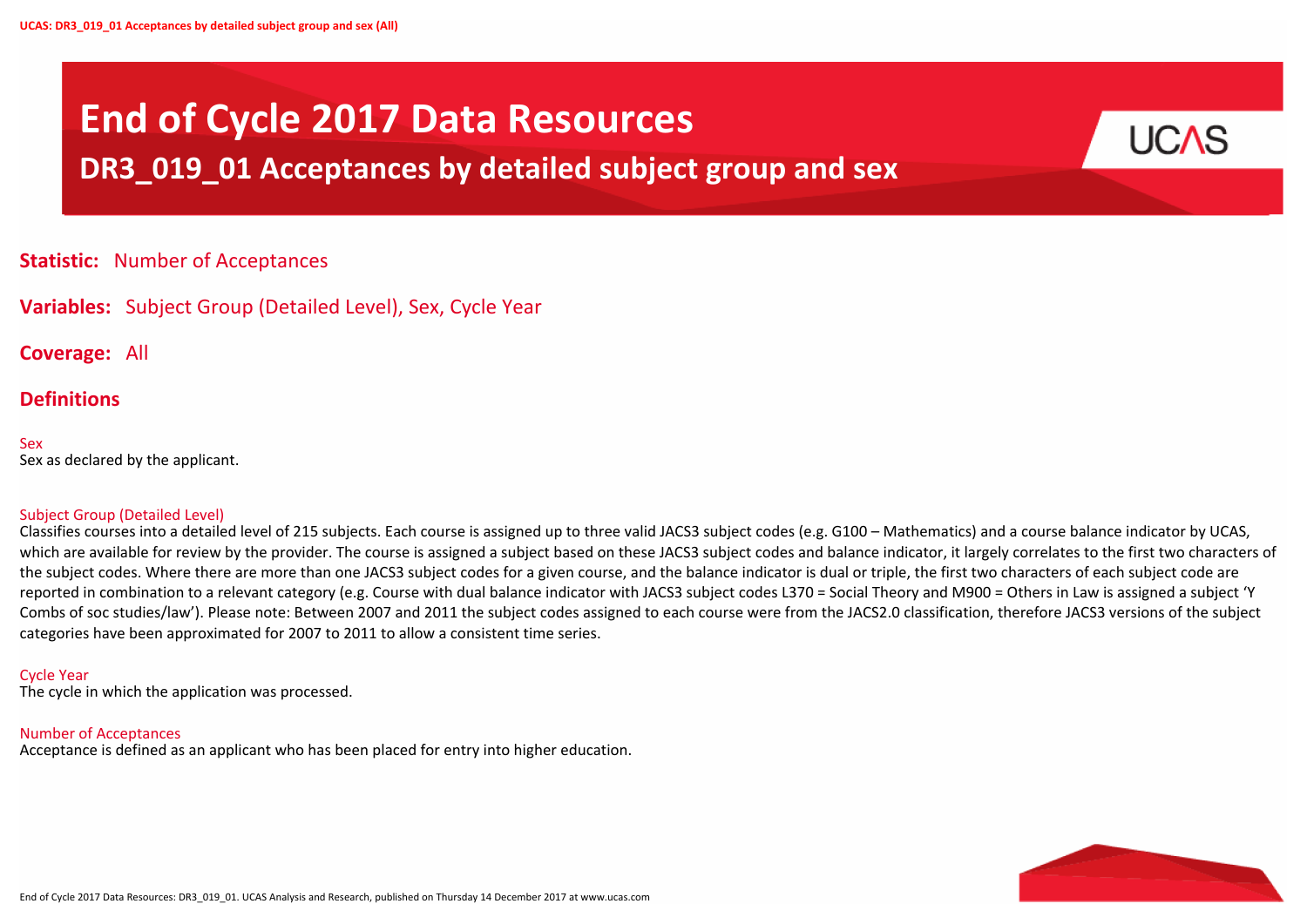| $\overline{)17}$ |        |
|------------------|--------|
|                  | 3,180  |
|                  | 4,570  |
|                  | 415    |
|                  | 720    |
|                  | 150    |
|                  | 275    |
|                  | 1,480  |
|                  | 3,155  |
|                  | 1,500  |
|                  | 2.810  |
|                  | 285    |
|                  | 940    |
|                  | 275    |
|                  | 1,140  |
|                  | 365    |
|                  | 760    |
|                  | 55     |
|                  | 600    |
|                  | 2,555  |
|                  | 6,065  |
|                  | 570    |
|                  | 1,540  |
|                  | 3,055  |
|                  | 8,355  |
|                  | 85     |
|                  | 165    |
|                  | 0      |
|                  | 0      |
|                  | 2,790  |
|                  | 4,285  |
|                  | 25     |
|                  | 15     |
|                  | 605    |
|                  | 1.325  |
|                  | 150    |
|                  | 265    |
|                  | 165    |
|                  | 255    |
|                  | 10,555 |
|                  | 4,555  |

| Subject Group (Detailed Level), Sex                  |              |        |        |            |            |           | Number of Acceptances by Cycle Year |             |           |             |             |
|------------------------------------------------------|--------------|--------|--------|------------|------------|-----------|-------------------------------------|-------------|-----------|-------------|-------------|
|                                                      |              | 2008   | 2009   | 2010       | 2011       | 2012      | 2013                                | 2014        | 2015      | 2016        | 2017        |
| A1 - Pre-clinical Medicine                           | Men          | 3,500  | 3,595  | 3,545      | 3,575      | 3,645     | 3,380                               | 3,400       | 3,360     | 3,330       | 3,180       |
|                                                      | Women        | 4,515  | 4,385  | 4,405      | 4,220      | 4,160     | 4,135                               | 4,280       | 4,300     | 4,505       | 4,570       |
| A2 - Pre-clinical Dentistry                          | Men          | 515    | 500    | 525        | 510        | 470       | 460                                 | 395         | 410       | 430         | 415         |
|                                                      | Women        | 695    | 715    | 755        | 685        | 725       | 725                                 | 705         | 685       | 670         | 720         |
| A9 - Others in Medicine and Dentistry                | Men          | 15     | 15     | $\sqrt{5}$ | 20         | 25        | 15                                  | 45          | 65        | 45          | 150         |
|                                                      | Women        | 20     | 25     | 15         | 55         | 55        | 45                                  | 85          | 140       | 150         | 275         |
| B1 - Anatomy, Physiology and Pathology               | Men          | 1,125  | 1,280  | 1,245      | 1,215      | 1,265     | 1,305                               | 1,340       | 1,430     | 1,405       | 1,480       |
|                                                      | Women        | 2,525  | 2,540  | 2,510      | 2,515      | 2,405     | 2,710                               | 2,895       | 2,990     | 3,135       | 3,155       |
| B2 - Pharmacology, Toxicology and Pharmacy           | Men          | 1,635  | 1,795  | 1,770      | 1,810      | 1,730     | 1,885                               | 1,640       | 1,570     | 1,595       | 1,500       |
|                                                      | Women        | 2,460  | 2,550  | 2,595      | 2,720      | 2,645     | 2,750                               | 2,820       | 2,650     | 2,730       | 2,810       |
| <b>B3 - Complementary Medicine</b>                   | Men          | 285    | 285    | 300        | 310        | 230       | 260                                 | 240         | 275       | 270         | 285         |
|                                                      | Women        | 1,020  | 905    | 755        | 695        | 535       | 610                                 | 655         | 885       | 850         | 940         |
| <b>B4</b> - Nutrition                                | Men          | 80     | 125    | 140        | 150        | 170       | 180                                 | 245         | 225       | 255         | 275         |
|                                                      | Women        | 970    | 1,030  | 990        | 980        | 890       | 1,040                               | 1,030       | 1,065     | 1,175       | 1,140       |
| <b>B5</b> - Ophthalmics                              | Men          | 260    | 270    | 240        | 295        | 320       | 295                                 | 325         | 305       | 370         | 365         |
|                                                      | Women        | 550    | 590    | 575        | 645        | 620       | 725                                 | 705         | 790       | 785         | 760         |
| <b>B6 - Aural and Oral Sciences</b>                  | Men          | 75     | 75     | 70         | 80         | 65        | 50                                  | 80          | 80        | 70          | 55          |
|                                                      | Women        | 835    | 815    | 770        | 725        | 655       | 640                                 | 650         | 660       | 640         | 600         |
| <b>B7</b> - Nursing                                  | Men          | 1,945  | 2,510  | 2,615      | 2,365      | 2,180     | 2,190                               | 2,455       | 2,625     | 2,805       | 2,555       |
|                                                      | Women        | 19,450 | 22,125 | 23,940     | 21,625     | 21,655    | 22,510                              | 24,510      | 24,910    | 26,085      | 26,065      |
| <b>B8 - Medical Technology</b>                       | Men          | 460    | 575    | 585        | 545        | 535       | 565                                 | 520         | 540       | 600         | 570         |
|                                                      | Women        | 1,320  | 1,375  | 1,365      | 1,255      | 1,270     | 1,315                               | 1,355       | 1,390     | 1,490       | 1,540       |
| B9 - Others in Subjects allied to Medicine           | Men          | 2,275  | 2,630  | 2,885      | 3,155      | 2,895     | 3,140                               | 3,155       | 3,110     | 2,975       | 3,055       |
|                                                      | Women        | 5,570  | 6,415  | 6,305      | 6,610      | 6,295     | 7,015                               | 7,480       | 7,590     | 7,910       | 8,355       |
| BB - Combinations within Subjects allied to Medicine | Men          | 70     | 55     | 60         | 75         | 80        | 90                                  | 95          | 155       | 105         | 85          |
|                                                      | Women        | 160    | 180    | 180        | 185        | 180       | 200                                 | 215         | 295       | 215         | 165         |
| CO - Biological Sciences: any area of study          | Men          | 10     | 5      | $\sqrt{5}$ | $\sqrt{5}$ | $\pmb{0}$ | $\mathbf 0$                         | $\mathbf 0$ | $\pmb{0}$ | $\pmb{0}$   | $\mathbf 0$ |
|                                                      | Women        | 10     | 5      | $\sqrt{5}$ | 20         | $\pmb{0}$ | $\pmb{0}$                           | $\mathbf 0$ | $\pmb{0}$ | $\mathbf 0$ | $\mathbf 0$ |
| C <sub>1</sub> - Biology                             | Men          | 1,865  | 2,030  | 2,210      | 2,375      | 2,370     | 2,630                               | 2,720       | 2,850     | 2,860       | 2,790       |
|                                                      | Women        | 2,645  | 2,635  | 2,795      | 3,005      | 3,065     | 3,410                               | 3,715       | 4,160     | 4,470       | 4,285       |
| C2 - Botany                                          | Men          | 15     | 15     | 15         | 10         | 20        | 15                                  | 15          | 25        | 25          | 25          |
|                                                      | Women        | 5      | 5      | 15         | 10         | 15        | 15                                  | 15          | 20        | 25          | 15          |
| C3 - Zoology                                         | Men          | 435    | 495    | 605        | 530        | 570       | 585                                 | 660         | 575       | 560         | 605         |
|                                                      | Women        | 840    | 925    | 1,065      | 1,015      | 1,000     | 1,165                               | 1,325       | 1,270     | 1,275       | 1,325       |
| C4 - Genetics                                        | Men          | 200    | 190    | 185        | 165        | 180       | 185                                 | 185         | 160       | 170         | 150         |
|                                                      | Women        | 225    | 240    | 210        | 210        | 275       | 280                                 | 290         | 255       | 320         | 265         |
| C5 - Microbiology                                    | Men          | 175    | 185    | 155        | 135        | 165       | 165                                 | 175         | 195       | 200         | 165         |
|                                                      | <b>Women</b> | 175    | 190    | 200        | 155        | 175       | 190                                 | 245         | 260       | 280         | 255         |
| C6 - Sport and Exercise Science                      | Men          | 6,605  | 7,375  | 7,840      | 7,820      | 7,780     | 8,970                               | 10,350      | 10,975    | 10,990      | 10,555      |
|                                                      | Women        | 3,180  | 3,385  | 3,115      | 3,240      | 3,105     | 3,370                               | 3,695       | 4,230     | 4,560       | 4,555       |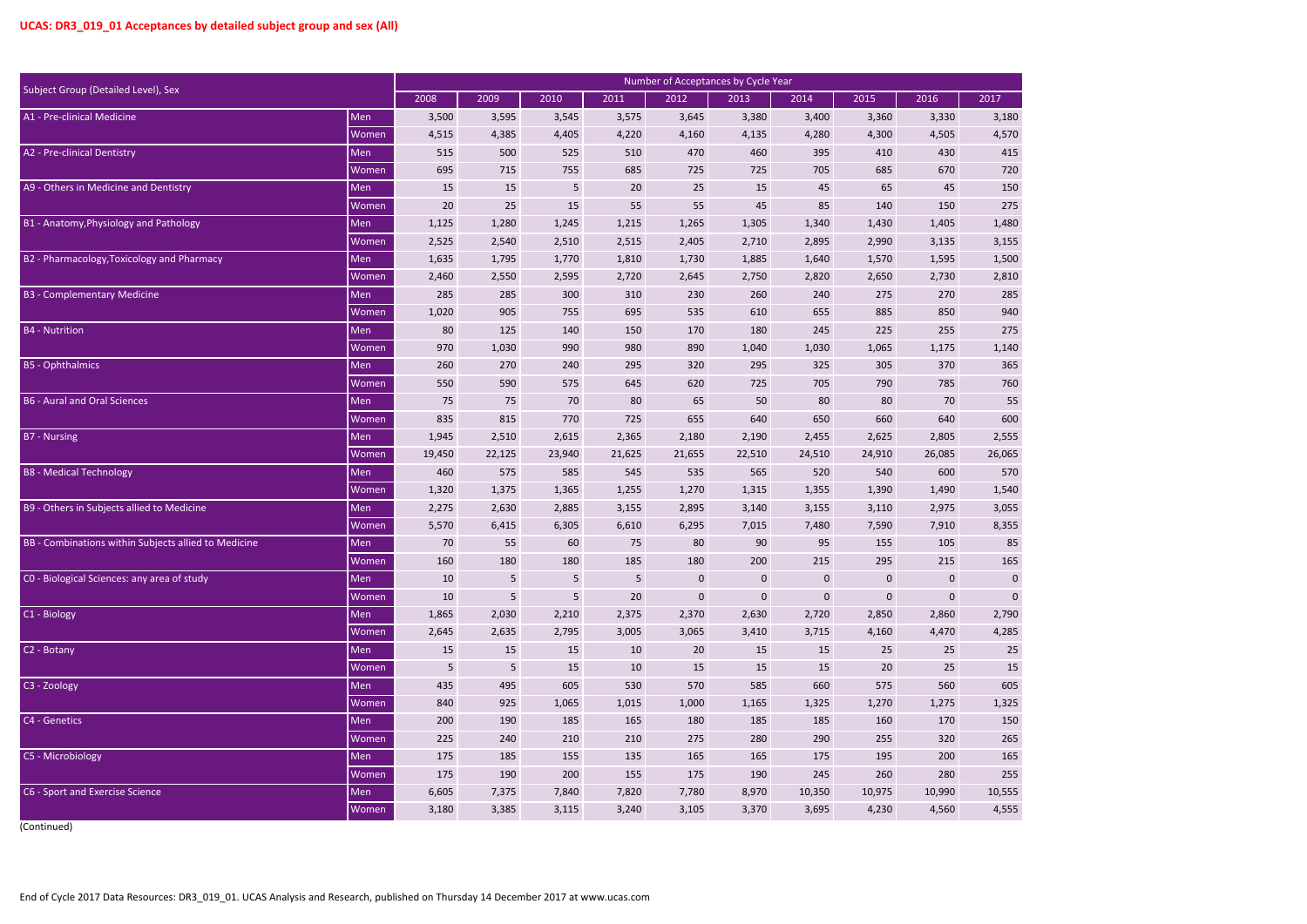| $\overline{)17}$ |                |
|------------------|----------------|
|                  |                |
|                  | 1,765          |
|                  | 2,665          |
|                  | 3,890          |
| $\overline{1}$   | 7,790          |
|                  | 870            |
|                  | 1,650          |
|                  | 290            |
|                  | 335            |
|                  | 240            |
|                  | 940            |
|                  | $\overline{0}$ |
|                  | 5              |
|                  | 355            |
|                  | 2,320          |
|                  | 820            |
|                  | 1,260          |
|                  | 95             |
|                  | 20             |
|                  | 275            |
|                  | 460            |
|                  | 20             |
|                  | 25             |
|                  | 5              |
|                  | 25             |
|                  | 15             |
|                  | 100            |
|                  | 0              |
|                  | 0              |
|                  | 2,780          |
|                  | 2,215          |
|                  | 25             |
|                  | 10             |
|                  | 3,680          |
|                  | 1,170          |
|                  | 885            |
| 1,               | 585            |
|                  | 185            |
|                  | 95             |
|                  | 900            |
|                  | 555            |
|                  | 770            |
|                  | 740            |
|                  |                |

|                                                         | Number of Acceptances by Cycle Year |              |                 |             |                  |             |              |             |                |                 |             |  |
|---------------------------------------------------------|-------------------------------------|--------------|-----------------|-------------|------------------|-------------|--------------|-------------|----------------|-----------------|-------------|--|
| Subject Group (Detailed Level), Sex                     |                                     | 2008         | 2009            | 2010        | 2011             | 2012        | 2013         | 2014        | 2015           | 2016            | 2017        |  |
| C7 - Molecular Biology, Biophysics & Biochem            | Men                                 | 1,100        | 1,090           | 1,185       | 1,335            | 1,510       | 1,535        | 1,485       | 1,680          | 1,785           | 1,765       |  |
|                                                         | Women                               | 1,220        | 1,185           | 1,235       | 1,535            | 1,750       | 1,885        | 1,940       | 2,410          | 2,555           | 2,665       |  |
| C8 - Psychology                                         | Men                                 | 2,835        | 3,130           | 3,440       | 3,565            | 3,310       | 3,645        | 3,830       | 3,780          | 3,890           | 3,890       |  |
|                                                         | Women                               | 11,290       | 12,215          | 12,670      | 13,125           | 12,865      | 14,465       | 15,950      | 16,865         | 17,685          | 17,790      |  |
| C9 - Others in Biological Sciences                      | Men                                 | 330          | 475             | 520         | 525              | 375         | 555          | 625         | 735            | 760             | 870         |  |
|                                                         | Women                               | 525          | 650             | 760         | 790              | 555         | 815          | 975         | 1,225          | 1,205           | 1,650       |  |
| CC - Combinations within Biological Sciences            | Men                                 | 290          | 245             | 285         | 265              | 255         | 225          | 290         | 250            | 235             | 290         |  |
|                                                         | Women                               | 300          | 290             | 320         | 310              | 285         | 310          | 320         | 345            | 355             | 335         |  |
| D1 - Pre-clinical Veterinary Medicine                   | Men                                 | 205          | 210             | 235         | 225              | 240         | 205          | 225         | 230            | 225             | 240         |  |
|                                                         | Women                               | 705          | 675             | 745         | 745              | 780         | 810          | 850         | 935            | 990             | 940         |  |
| D2 - Clinical Veterinary Medicine & Dentistry           | Men                                 | $\mathbf{0}$ | $\mathbf 0$     | $\mathbf 0$ | $\mathbf 0$      | $\mathbf 0$ | $\mathbf{0}$ | 5           | $5\phantom{.}$ | $\mathbf 0$     | $\mathbf 0$ |  |
|                                                         | Women                               | $\pmb{0}$    | $\mathbf 0$     | $\mathbf 0$ | $\mathbf 0$      | $\mathbf 0$ | $\mathbf 0$  | 10          | 25             | 5               | 5           |  |
| D3 - Animal Science                                     | Men                                 | 255          | 275             | 335         | 385              | 305         | 385          | 400         | 400            | 385             | 355         |  |
|                                                         | Women                               | 1,505        | 1,735           | 1,750       | 1,855            | 1,745       | 2,115        | 2,145       | 2,460          | 2,390           | 2,320       |  |
| D4 - Agriculture                                        | Men                                 | 705          | 885             | 990         | 1,090            | 885         | 970          | 905         | 1,000          | 905             | 820         |  |
|                                                         | Women                               | 780          | 860             | 920         | 970              | 980         | 1,030        | 1,270       | 1,415          | 1,290           | 1,260       |  |
| D5 - Forestry & arboriculture                           | Men                                 | 130          | 170             | 145         | 145              | 125         | 130          | 100         | 95             | 85              | 95          |  |
|                                                         | Women                               | 10           | 20              | 15          | 15               | 10          | 15           | 10          | 10             | 15              | 20          |  |
| D6 - Food and Beverage studies                          | Men                                 | 125          | 165             | 150         | 155              | 180         | 195          | 210         | 255            | 205             | 275         |  |
|                                                         | Women                               | 215          | 275             | 235         | 265              | 305         | 355          | 365         | 515            | 465             | 460         |  |
| D7 - Agricultural Sciences                              | Men                                 | 25           | 30              | 45          | 35               | 35          | 45           | 40          | 30             | 25              | 20          |  |
|                                                         | Women                               | 20           | 30 <sup>°</sup> | 40          | 25               | 30          | 50           | 45          | 35             | 30 <sup>°</sup> | 25          |  |
| D9 - Others in Vet Sci, Ag & related subjects           | Men                                 | 5            | 5               | 5           | 10               | $\mathbf 0$ | 5            | $\sqrt{5}$  | $\sqrt{5}$     | 5               | 5           |  |
|                                                         | Women                               | 30           | 30              | 25          | 30 <sup>°</sup>  | 20          | 25           | 25          | 20             | 25              | 25          |  |
| DD - Combinations within Vet Sci, Ag & related subjects | Men                                 | 20           | 20              | 15          | 15               | 10          | 10           | 20          | 10             | 15              | 15          |  |
|                                                         | Women                               | 70           | 80              | 130         | 140              | 125         | 100          | 120         | 100            | 90              | 100         |  |
| FO - Physical Sciences: any area of study               | Men                                 | 55           | 45              | 55          | 60               | $\pmb{0}$   | $\mathbf{0}$ | $\pmb{0}$   | $\pmb{0}$      | $\mathbf 0$     |             |  |
|                                                         | Women                               | 25           | 20              | 15          | 30 <sup>°</sup>  | $\mathbf 0$ | $\mathbf{0}$ | $\mathbf 0$ | $\mathbf 0$    | $\mathbf 0$     | $\mathbf 0$ |  |
| F1 - Chemistry                                          | Men                                 | 2,230        | 2,320           | 2,585       | 2,625            | 2,695       | 2,860        | 3,045       | 3,110          | 2,930           | 2,780       |  |
|                                                         | Women                               | 1,570        | 1,640           | 1,780       | 1,895            | 1,810       | 2,055        | 2,225       | 2,385          | 2,325           | 2,215       |  |
| <b>F2 - Materials Science</b>                           | Men                                 | 5            | 5               | 10          | $\mathbf{0}$     | $\mathbf 0$ | $\mathbf{0}$ | 5           | 25             | 30              | 25          |  |
|                                                         | Women                               | 5            | $\mathbf 0$     | 5           | $\boldsymbol{0}$ | $\mathbf 0$ | 5            | $\mathbf 0$ | 10             | 5               | 10          |  |
| F3 - Physics                                            | Men                                 | 2,445        | 2,840           | 2,905       | 3,340            | 3,490       | 3,870        | 3,850       | 3,930          | 3,625           | 3,680       |  |
|                                                         | Women                               | 605          | 725             | 765         | 765              | 860         | 910          | 1,045       | 1,060          | 1,100           | 1,170       |  |
| F4 - Forensic and Archaeological Science                | Men                                 | 685          | 775             | 820         | 830              | 780         | 810          | 800         | 830            | 730             | 885         |  |
|                                                         | Women                               | 1,130        | 1,270           | 1,295       | 1,410            | 1,240       | 1,320        | 1,325       | 1,445          | 1,515           | 1,585       |  |
| F5 - Astronomy                                          | Men                                 | 90           | 115             | 110         | 140              | 145         | 105          | 130         | 145            | 155             | 185         |  |
|                                                         | Women                               | 30           | 40              | 45          | 75               | 65          | 65           | 60          | 60             | 70              | 95          |  |
| F6 - Geology                                            | Men                                 | 885          | 1,020           | 1,015       | 1,040            | 1,105       | 1,185        | 1,310       | 1,245          | 1,080           | 900         |  |
|                                                         | Women                               | 460          | 490             | 525         | 510              | 545         | 580          | 655         | 660            | 620             | 555         |  |
| F7 - Science of aquatic & terrestrial environments      | Men                                 | 750          | 760             | 885         | 830              | 825         | 775          | 780         | 760            | 715             | 770         |  |
|                                                         | Women                               | 660          | 645             | 725         | 665              | 660         | 665          | 680         | 730            | 710             | 740         |  |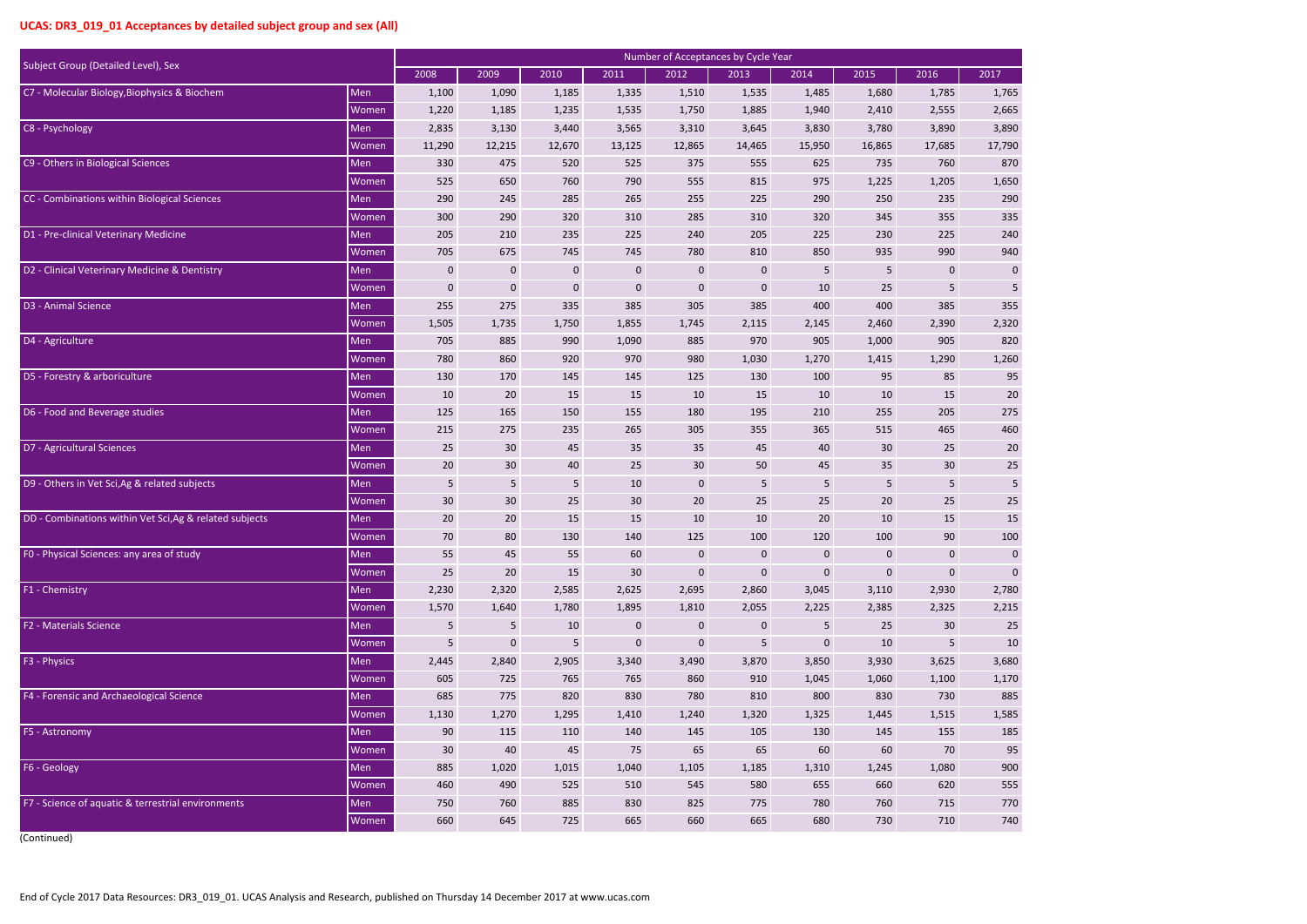| $\overline{17}$ |       |     |                 |
|-----------------|-------|-----|-----------------|
|                 | 1,790 |     |                 |
|                 | 2,015 |     |                 |
|                 |       | 35  |                 |
|                 |       | 45  |                 |
|                 |       | 285 |                 |
|                 |       | 285 |                 |
|                 |       |     | 0               |
|                 |       |     | 0               |
| 5,415           |       |     |                 |
|                 | 3,035 |     |                 |
|                 |       |     |                 |
|                 |       |     | 30              |
|                 |       |     | 5               |
|                 |       | 85  |                 |
|                 |       |     | 75              |
|                 |       |     | 10              |
|                 |       |     | 0               |
|                 |       | 330 |                 |
|                 |       |     | 220             |
|                 |       |     | 0               |
|                 |       |     | 0               |
| 3,735           |       |     |                 |
|                 | 1,255 |     |                 |
| 3,500           |       |     |                 |
|                 | 875   |     |                 |
|                 | 7,455 |     |                 |
|                 |       |     | 840             |
|                 |       |     |                 |
|                 | 995   |     |                 |
|                 |       |     | 470             |
|                 |       | 55  |                 |
|                 |       |     | 10              |
|                 | 4,160 |     |                 |
|                 |       | 540 |                 |
|                 |       |     | 470             |
|                 |       |     | 150             |
|                 | 2,290 |     |                 |
|                 |       |     | 870             |
|                 |       |     | 30              |
|                 |       |     | $\overline{30}$ |
|                 |       |     | 720             |
|                 |       | 145 |                 |
|                 |       |     |                 |
| 15,995          |       |     |                 |
|                 | 2,475 |     |                 |

|                                                |       |             |        |                 |             | Number of Acceptances by Cycle Year |              |                 |             |             |             |
|------------------------------------------------|-------|-------------|--------|-----------------|-------------|-------------------------------------|--------------|-----------------|-------------|-------------|-------------|
| Subject Group (Detailed Level), Sex            |       | 2008        | 2009   | 2010            | 2011        | 2012                                | 2013         | 2014            | 2015        | 2016        | 2017        |
| F8 - Physical geographical sciences            | Men   | 1,735       | 1,915  | 1,920           | 1,805       | 1,745                               | 1,735        | 1,635           | 1,775       | 1,740       | 1,790       |
|                                                | Women | 1,510       | 1,635  | 1,695           | 1,640       | 1,575                               | 1,735        | 1,765           | 1,990       | 1,990       | 2,015       |
| F9 - Others in Physical Sciences               | Men   | 200         | 210    | 150             | 130         | 115                                 | 70           | 25              | 40          | 70          | 35          |
|                                                | Women | 155         | 180    | 120             | 100         | 95                                  | 45           | 30              | 55          | 55          | 45          |
| FF - Combinations within Physical Sciences     | Men   | 565         | 360    | 350             | 325         | 315                                 | 310          | 300             | 370         | 400         | 285         |
|                                                | Women | 410         | 285    | 235             | 220         | 200                                 | 230          | 260             | 325         | 340         | 285         |
| GO - Mathematical Sciences: any area           | Men   | 10          | 5      | $\pmb{0}$       | $\mathbf 0$ | $\pmb{0}$                           | $\mathbf{0}$ | $\mathbf 0$     | $\mathbf 0$ | $\mathbf 0$ | $\mathbf 0$ |
|                                                | Women | 5           | 5      | $\bf{0}$        | $\bf{0}$    | $\pmb{0}$                           | $\mathbf 0$  | $\mathbf{0}$    | $\mathbf 0$ | $\mathbf 0$ | $\mathbf 0$ |
| G1 - Mathematics                               | Men   | 3,385       | 4,050  | 4,375           | 4,495       | 4,505                               | 4,865        | 4,890           | 5,170       | 5,310       | 5,415       |
|                                                | Women | 2,225       | 2,805  | 2,835           | 3,090       | 2,810                               | 2,835        | 2,880           | 2,825       | 2,990       | 3,035       |
| <b>G2</b> - Operational Research               | Men   | 50          | 60     | 60              | 75          | 50                                  | 55           | 35              | 35          | 35          | 30          |
|                                                | Women | 35          | 35     | 30              | 30          | 20                                  | 15           | 15              | 10          | 10          | 5           |
| G3 - Statistics                                | Men   | 95          | 105    | 75              | 100         | 115                                 | 115          | 110             | 105         | 125         | 85          |
|                                                | Women | 60          | 70     | 70              | 60          | 60                                  | 60           | 60              | 70          | 85          | 75          |
| G9 - Others in Mathematical Sciences           | Men   | 15          | 35     | 20              | 10          | 10                                  | 10           | 10              | 10          | 10          | 10          |
|                                                | Women | 5           | 15     | 10              | $\bf{0}$    | 5                                   | 5            | 10              | 5           | 5           | $\mathbf 0$ |
| GG - Combinations within Mathematical Sciences | Men   | 280         | 305    | 265             | 285         | 315                                 | 300          | 275             | 275         | 295         | 330         |
|                                                | Women | 240         | 215    | 190             | 210         | 215                                 | 215          | 195             | 225         | 205         | 220         |
| HO - Engineering: any area of study            | Men   | 115         | 110    | 130             | 105         | $\mathbf 0$                         | $\mathbf 0$  | $\mathbf{0}$    | $\mathbf 0$ | $\mathbf 0$ | $\mathbf 0$ |
|                                                | Women | 10          | 15     | 5               | 15          | $\pmb{0}$                           | $\mathbf 0$  | $\pmb{0}$       | $\pmb{0}$   | $\mathbf 0$ | $\mathbf 0$ |
| H1 - General Engineering                       | Men   | 2,695       | 2,965  | 2,805           | 2,470       | 2,805                               | 3,160        | 3,605           | 3,690       | 3,560       | 3,735       |
|                                                | Women | 405         | 430    | 455             | 445         | 570                                 | 605          | 930             | 1,145       | 1,170       | 1,255       |
| H2 - Civil Engineering                         | Men   | 3,735       | 4,000  | 4,145           | 4,120       | 3,555                               | 3,425        | 3,160           | 3,385       | 3,415       | 3,500       |
|                                                | Women | 670         | 700    | 790             | 720         | 675                                 | 660          | 725             | 785         | 875         | 875         |
| H3 - Mechanical Engineering                    | Men   | 5,040       | 5,810  | 6,140           | 6,205       | 6,300                               | 6,885        | 7,175           | 7,690       | 7,695       | 7,455       |
|                                                | Women | 355         | 465    | 465             | 500         | 550                                 | 645          | 710             | 845         | 895         | 840         |
| H4 - Aerospace Engineering                     | Men   | 1,730       | 2,125  | 2,185           | 2,250       | 2,140                               | 2,310        | 2,645           | 2,690       | 2,990       | 2,995       |
|                                                | Women | 200         | 220    | 250             | 280         | 255                                 | 280          | 340             | 410         | 455         | 470         |
| H5 - Naval Architecture                        | Men   | 170         | 185    | 120             | 120         | 115                                 | 115          | 60              | 65          | 50          | 55          |
|                                                | Women | 40          | 35     | 10              | 10          | 15                                  | 15           | 10              | 10          | 15          | 10          |
| H6 - Electronic and Electrical Engineering     | Men   | 4,220       | 4,525  | 4,575           | 4,525       | 4,175                               | 4,370        | 4,245           | 4,370       | 4,285       | 4,160       |
|                                                | Women | 505         | 565    | 545             | 480         | 470                                 | 470          | 540             | 545         | 575         | 540         |
| H7 - Production and Manufacturing Engineering  | Men   | 555         | 565    | 580             | 570         | 500                                 | 505          | 480             | 520         | 440         | 470         |
|                                                | Women | 175         | 145    | 155             | 155         | 150                                 | 150          | 120             | 155         | 140         | 150         |
| H8 - Chemical, Process and Energy Engineering  | Men   | 1,205       | 1,335  | 1,350           | 1,585       | 1,620                               | 2,090        | 2,690           | 2,765       | 2,430       | 2,290       |
|                                                | Women | 425         | 490    | 500             | 550         | 600                                 | 720          | 885             | 1,010       | 870         | 870         |
| H9 - Others in Engineering                     | Men   | $\mathbf 0$ | 20     | 25              | 20          | 5                                   | 10           | 35              | 35          | 30          | 30          |
|                                                | Women | 5           | 5      | $5\phantom{.0}$ | 10          | 5                                   | 5            | 30 <sup>°</sup> | 30          | 25          | 30          |
| HH - Combinations within Engineering           | Men   | 630         | 660    | 750             | 775         | 695                                 | 645          | 615             | 595         | 725         | 720         |
|                                                | Women | 60          | 60     | 80              | 85          | 90                                  | 95           | 115             | 110         | 140         | 145         |
| 11 - Computer Science                          | Men   | 10,465      | 11,490 | 11,465          | 11,635      | 10,925                              | 12,545       | 13,725          | 15,410      | 15,775      | 15,995      |
|                                                | Women | 1,665       | 1,765  | 1,780           | 1,770       | 1,640                               | 1,850        | 2,035           | 2,325       | 2,485       | 2,475       |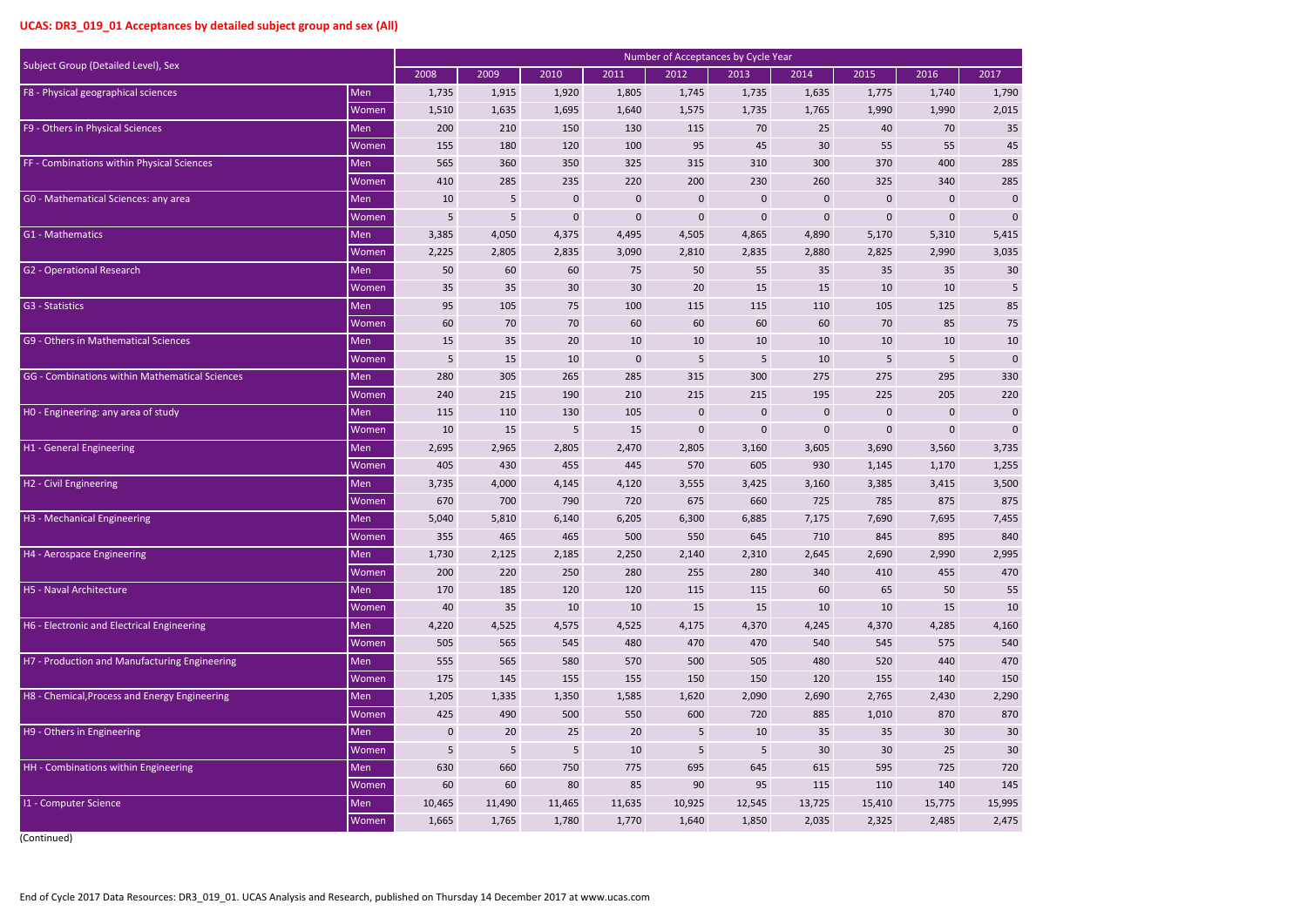| $\overline{)17}$ |
|------------------|
| 1,645            |
| 345              |
| 1,925            |
| 255              |
| 105              |
| 25               |
| 10               |
| 10               |
| 2,680            |
| 440              |
| 175              |
| 35               |
| 225              |
| 30               |
| 890              |
| 135              |
| $\overline{0}$   |
| $\overline{0}$   |
| 15               |
| 5                |
| $\overline{0}$   |
| $\overline{0}$   |
| $\overline{0}$   |
| 5                |
| 5                |
| 50               |
| 260              |
| 90               |
| 200              |
| 35               |
| 135              |
| 125              |
| 980              |
| 170              |
| 5                |
| 10               |
| 0                |
| 0                |
| 2,440            |
| 2,425            |
| 2,655            |
| 470              |

| Subject Group (Detailed Level), Sex            |              | <b>Number of Acceptances by Cycle Year</b> |                |                  |                  |             |                  |                  |                |                  |             |  |  |
|------------------------------------------------|--------------|--------------------------------------------|----------------|------------------|------------------|-------------|------------------|------------------|----------------|------------------|-------------|--|--|
|                                                |              | 2008                                       | 2009           | 2010             | 2011             | 2012        | 2013             | 2014             | 2015           | 2016             | 2017        |  |  |
| 12 - Information Systems                       | Men          | 2,620                                      | 2,870          | 3,005            | 2,775            | 2,250       | 2,090            | 1,905            | 1,880          | 1,675            | 1,645       |  |  |
|                                                | Women        | 860                                        | 985            | 1,005            | 835              | 660         | 580              | 460              | 460            | 430              | 345         |  |  |
| 13 - Software Engineering                      | Men          | 1,445                                      | 1,540          | 1,560            | 1,725            | 1,690       | 1,875            | 1,935            | 1,870          | 1,990            | 1,925       |  |  |
|                                                | Women        | 140                                        | 135            | 145              | 155              | 175         | 200              | 185              | 210            | 230              | 255         |  |  |
| 14 - Artificial Intelligence                   | Men          | 50                                         | 50             | 50               | 55               | 55          | 50               | 80               | 60             | 80               | 105         |  |  |
|                                                | Women        | 5                                          | 10             | 10               | 10               | 5           | 10               | 15               | 20             | 25               | 25          |  |  |
| <b>15 - Health Informatics</b>                 | Men          | $\mathbf 0$                                | $\mathbf 0$    | $\pmb{0}$        | $\mathbf 0$      | 5           | $\overline{5}$   | $\mathbf 0$      | $\overline{5}$ | 5                | 10          |  |  |
|                                                | Women        | $\mathbf 0$                                | $\mathbf 0$    | $\boldsymbol{0}$ | $\bf{0}$         | $\pmb{0}$   | $\mathbf 0$      | $\mathbf 0$      | $\overline{5}$ | $\bf{0}$         | 10          |  |  |
| 16 - Games                                     | Men          | $\mathbf 0$                                | 0              | $\bf{0}$         | $\mathbf 0$      | 455         | 790              | 1,620            | 1,985          | 2,380            | 2,680       |  |  |
|                                                | Women        | $\mathbf 0$                                | 0              | $\pmb{0}$        | $\pmb{0}$        | 45          | 85               | 215              | 330            | 375              | 440         |  |  |
| 17 - Computer generated visual & audio effects | Men          | $\mathbf 0$                                | 0              | $\bf{0}$         | $\boldsymbol{0}$ | 20          | 70               | 90               | 100            | 130              | 175         |  |  |
|                                                | Women        | $\mathbf 0$                                | $\mathbf 0$    | $\mathbf 0$      | $\bf{0}$         | $\mathbf 0$ | 10               | 30               | 25             | 40               | 35          |  |  |
| 19 - Others in Computer Sciences               | Men          | $\mathbf 0$                                | $\mathbf 0$    | 20               | 5                | 120         | 100              | 105              | 150            | 170              | 225         |  |  |
|                                                | Women        | $\mathbf 0$                                | $\mathbf 0$    | 5                | $\pmb{0}$        | 15          | 20               | 25               | 30             | 25               | 30          |  |  |
| II - Combinations in Computer Sciences         | Men          | 1,085                                      | 1,265          | 1,300            | 1,255            | 1,120       | 1,265            | 1,000            | 930            | 870              | 890         |  |  |
|                                                | Women        | 165                                        | 170            | 155              | 195              | 175         | 175              | 160              | 155            | 155              | 135         |  |  |
| J0 - Technologies: any area of study           | Men          | $\mathbf 0$                                | $\mathbf 0$    | $\pmb{0}$        | $\bf{0}$         | $\pmb{0}$   | $\mathbf 0$      | $\pmb{0}$        | $\pmb{0}$      | $\mathbf 0$      | $\mathbf 0$ |  |  |
|                                                | Women        | $\mathbf 0$                                | $\mathbf 0$    | $\bf{0}$         | $\bf{0}$         | $\mathbf 0$ | $\mathbf 0$      | $\mathbf{0}$     | $\mathbf 0$    | $\bf{0}$         | $\mathbf 0$ |  |  |
| J1 - Minerals Technology                       | Men          | 55                                         | 25             | 35               | 40               | 35          | 40               | 50               | 20             | 25               | 15          |  |  |
|                                                | Women        | $5\phantom{.0}$                            | 5              | 5                | 5                | 5           | 5                | 5                | $\pmb{0}$      | $\boldsymbol{0}$ | 5           |  |  |
| J2 - Metallurgy                                | Men          | 5                                          | 20             | 25               | 20               | 10          | 15               | 10               | 5              | $\mathbf 0$      | $\mathbf 0$ |  |  |
|                                                | Women        | $\mathbf 0$                                | 25             | 15               | 10               | 5           | 5                | 5                | $\overline{5}$ | $\mathbf{0}$     | 0           |  |  |
| J3 - Ceramics and Glass                        | Men          | $\mathbf 0$                                | $\mathbf 0$    | $\pmb{0}$        | 10               | $\pmb{0}$   | $\bf{0}$         | $\mathbf 0$      | $\pmb{0}$      | $\mathbf 0$      | 0           |  |  |
|                                                | Women        | $\mathbf 0$                                | $\mathbf 0$    | 10               | 15               | 10          | 5                | $\mathbf 0$      | $\mathbf 0$    | 10               | 5           |  |  |
| J4 - Polymers and Textiles                     | Men          | 45                                         | 45             | 35               | 50               | 25          | 10               | 15               | 15             | 15               | 5           |  |  |
|                                                | Women        | 110                                        | 150            | 120              | 75               | 30          | 60               | 45               | 70             | 60               | 50          |  |  |
| J5 - Materials Technology not otherwise spec   | Men          | 130                                        | 140            | 170              | 150              | 145         | 180              | 195              | 220            | 175              | 260         |  |  |
|                                                | Women        | 90                                         | 85             | 100              | 90               | 85          | 95               | 115              | 85             | 80               | 90          |  |  |
| J6 - Maritime Technology                       | Men          | 150                                        | 140            | 175              | 105              | 120         | 125              | 125              | 125            | 115              | 200         |  |  |
|                                                | <b>Women</b> | $20\,$                                     | 15             | 25               | 15               | 5           | 20               | 15               | 20             | 20               | 35          |  |  |
| J7 - Biotechnology                             | Men          | 75                                         | 65             | 95               | 105              | 125         | 125              | 105              | 140            | 140              | 135         |  |  |
|                                                | Women        | 60                                         | 60             | 65               | 95               | 90          | 95               | 105              | 115            | 140              | 125         |  |  |
| J9 - Others in Technology                      | Men          | 1,780                                      | 2,020          | 2,110            | 1,825            | 1,495       | 1,535            | 1,575            | 1,305          | 1,145            | 980         |  |  |
|                                                | Women        | 195                                        | 275            | 245              | 190              | 145         | 200              | 185              | 210            | 200              | 170         |  |  |
| JJ - Combinations within Technology            | Men          | 5                                          | 5              | 5                | 5                | 10          | 20               | 15               | 25             | 20               | 5           |  |  |
|                                                | Women        | $5\phantom{.}$                             | 10             | $\overline{5}$   | 15               | 10          | $20\,$           | 20               | 20             | 20               | 10          |  |  |
| KO - Architecture, Build & Plan: any area      | Men          | $\mathbf 0$                                | $5\phantom{.}$ | $\pmb{0}$        | $\boldsymbol{0}$ | $\pmb{0}$   | $\boldsymbol{0}$ | $\boldsymbol{0}$ | $\pmb{0}$      | $\mathbf 0$      | $\mathbf 0$ |  |  |
|                                                | Women        | $\pmb{0}$                                  | 5              | $\pmb{0}$        | $\mathbf 0$      | $\pmb{0}$   | $\pmb{0}$        | $\mathbf 0$      | $\pmb{0}$      | $\mathbf 0$      | $\mathbf 0$ |  |  |
| K1 - Architecture                              | Men          | 2,555                                      | 2,540          | 2,520            | 2,475            | 2,245       | 2,370            | 2,290            | 2,345          | 2,425            | 2,440       |  |  |
|                                                | Women        | 1,680                                      | 1,870          | 1,855            | 1,900            | 1,815       | 1,895            | 1,930            | 2,185          | 2,300            | 2,425       |  |  |
| K2 - Building                                  | Men          | 3,735                                      | 3,745          | 3,280            | 2,950            | 2,215       | 2,165            | 2,160            | 2,285          | 2,380            | 2,655       |  |  |
|                                                | Women        | 635                                        | 585            | 465              | 470              | 360         | 345              | 390              | 480            | 450              | 470         |  |  |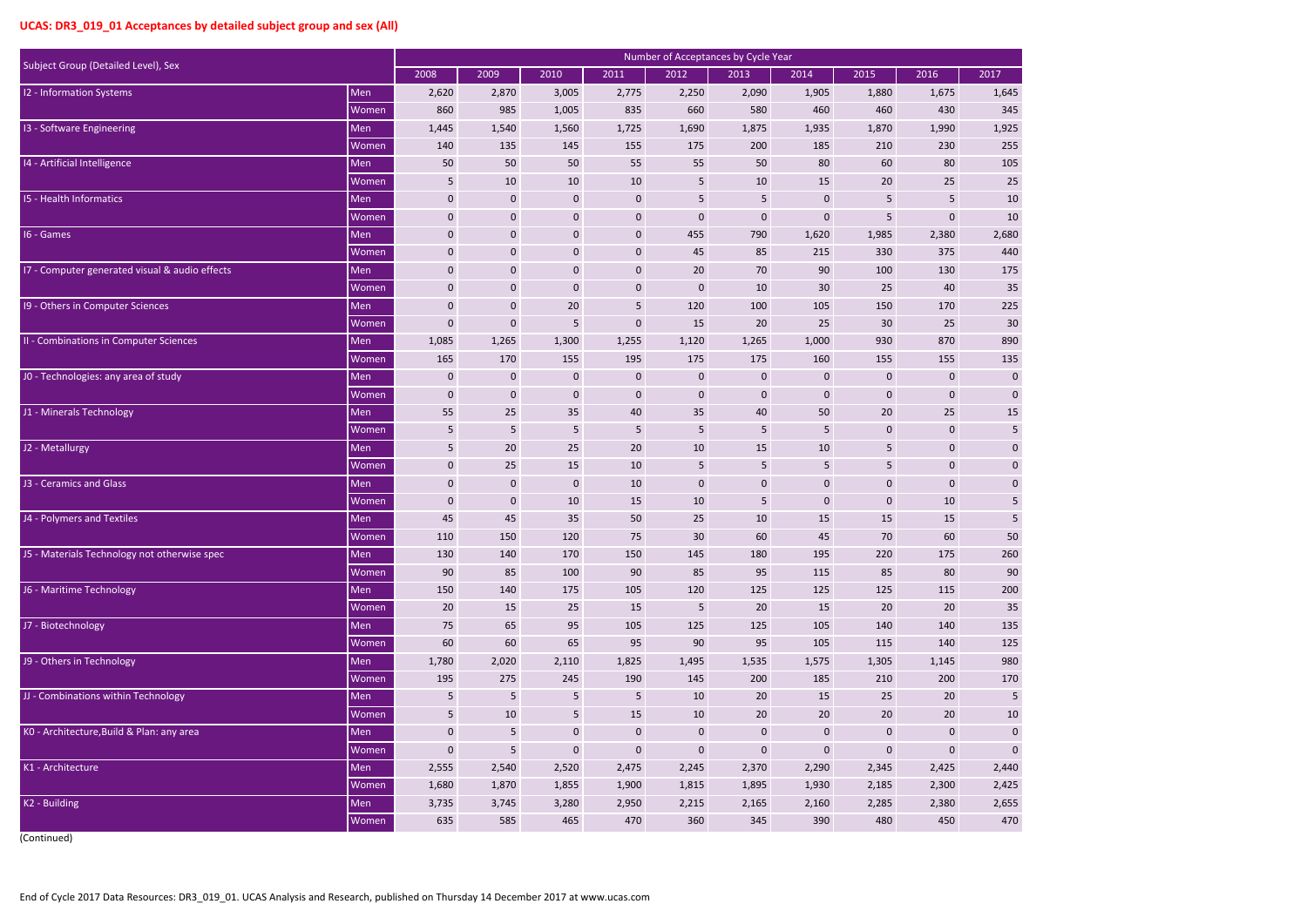|   | $\overline{517}$ |        |     |                |
|---|------------------|--------|-----|----------------|
|   |                  |        |     |                |
|   |                  |        | 125 |                |
|   |                  |        | 125 |                |
|   |                  |        | 425 |                |
|   |                  |        | 280 |                |
|   |                  |        |     | 0              |
|   |                  |        |     | 0              |
|   |                  |        | 100 |                |
|   |                  |        | 95  |                |
|   |                  |        |     | $\overline{0}$ |
|   |                  |        |     | 0              |
|   |                  | 6,545  |     |                |
|   |                  | 2,545  |     |                |
|   |                  | 4,040  |     |                |
|   |                  | 3,995  |     |                |
|   |                  | 1,815  |     |                |
|   |                  | 6,295  |     |                |
|   |                  |        | 605 |                |
|   |                  | 1,005  |     |                |
|   |                  | 1,440  |     |                |
| 1 |                  | 1,825  |     |                |
|   |                  | 430    |     |                |
|   |                  | 1,335  |     |                |
|   |                  | 1,430  |     |                |
|   |                  | 2,175  |     |                |
|   |                  |        |     | 30             |
|   |                  |        |     | 90             |
|   |                  |        | 255 |                |
|   |                  |        | 610 |                |
|   |                  | 1,315  |     |                |
|   |                  | 1,995  |     |                |
|   |                  | 7,315  |     |                |
|   |                  | 14,140 |     |                |
|   |                  |        | 525 |                |
|   |                  | 1,180  |     |                |
|   |                  |        | 540 |                |
|   |                  | 1,855  |     |                |
|   |                  |        | 130 |                |
|   |                  |        | 390 |                |
|   |                  |        |     | 0              |
|   |                  |        |     | 0              |
|   |                  | 8,020  |     |                |
|   |                  | 6,455  |     |                |

|                                                     |       |             |                |                |              |           | Number of Acceptances by Cycle Year |              |             |              |             |
|-----------------------------------------------------|-------|-------------|----------------|----------------|--------------|-----------|-------------------------------------|--------------|-------------|--------------|-------------|
| Subject Group (Detailed Level), Sex                 |       | 2008        | 2009           | 2010           | 2011         | 2012      | 2013                                | 2014         | 2015        | 2016         | 2017        |
| K3 - Landscape & Garden Design                      | Men   | 105         | 165            | 160            | 135          | 95        | 115                                 | 110          | 115         | 115          | 125         |
|                                                     | Women | 70          | 120            | 135            | 100          | 80        | 95                                  | 75           | 120         | 105          | 125         |
| K4 - Planning (Urban, Rural and Regional)           | Men   | 645         | 620            | 515            | 470          | 350       | 325                                 | 310          | 345         | 360          | 425         |
|                                                     | Women | 450         | 400            | 310            | 290          | 230       | 225                                 | 225          | 265         | 250          | 280         |
| K9 - Others in Architecture, Build & Plan           | Men   | 5           | 5              | 5              | 5            | 5         | 5                                   | 5            | 10          | 5            | $\mathbf 0$ |
|                                                     | Women | 5           | $\mathbf 0$    | $\mathbf 0$    | $\mathbf 0$  | 5         | $\mathbf 0$                         | $\mathbf 0$  | $\bf{0}$    | $\mathbf 0$  | $\mathbf 0$ |
| KK - Combinations within Architecture, Build & Plan | Men   | 235         | 150            | 115            | 95           | 100       | 110                                 | 115          | 110         | 110          | 100         |
|                                                     | Women | 115         | 80             | 50             | 60           | 50        | 85                                  | 85           | 75          | 75           | 95          |
| LO - Social Studies: any area of study              | Men   | 5           | 305            | 330            | 310          | 5         | $\mathbf{0}$                        | $\mathbf{0}$ | $\bf{0}$    | $\mathbf 0$  | $\mathbf 0$ |
|                                                     | Women | 40          | 215            | 210            | 170          | 10        | $\mathbf 0$                         | $\mathbf 0$  | $\pmb{0}$   | $\mathbf 0$  | $\mathbf 0$ |
| L1 - Economics                                      | Men   | 4,390       | 4,865          | 4,930          | 5,385        | 4,975     | 5,430                               | 5,560        | 5,795       | 6,175        | 6,545       |
|                                                     | Women | 1,970       | 2,185          | 2,250          | 2,415        | 2,320     | 2,445                               | 2,440        | 2,410       | 2,490        | 2,545       |
| L2 - Politics                                       | Men   | 2,635       | 3,005          | 2,985          | 3,175        | 2,940     | 3,135                               | 3,175        | 3,620       | 3,810        | 4,040       |
|                                                     | Women | 1,965       | 2,250          | 2,440          | 2,735        | 2,545     | 2,715                               | 3,160        | 3,480       | 3,755        | 3,995       |
| L3 - Sociology                                      | Men   | 1,165       | 1,290          | 1,440          | 1,420        | 1,300     | 1,280                               | 1,425        | 1,670       | 1,725        | 1,815       |
|                                                     | Women | 3,365       | 3,710          | 4,125          | 4,170        | 3,745     | 4,070                               | 4,285        | 5,410       | 5,900        | 6,295       |
| L4 - Social Policy                                  | Men   | 485         | 590            | 695            | 740          | 700       | 705                                 | 585          | 615         | 600          | 605         |
|                                                     | Women | 715         | 830            | 840            | 980          | 810       | 875                                 | 840          | 940         | 975          | 1,005       |
| L5 - Social Work                                    | Men   | 1,380       | 1,595          | 1,700          | 1,740        | 1,595     | 1,620                               | 1,650        | 1,610       | 1,430        | 1,440       |
|                                                     | Women | 8,670       | 9,100          | 9,485          | 9,550        | 9,685     | 10,955                              | 11,655       | 12,190      | 11,750       | 11,825      |
| L6 - Anthropology                                   | Men   | 210         | 185            | 190            | 185          | 345       | 310                                 | 455          | 380         | 420          | 430         |
|                                                     | Women | 480         | 500            | 550            | 510          | 725       | 815                                 | 1,050        | 1,225       | 1,420        | 1,335       |
| L7 - Human and Social Geography                     | Men   | 1,235       | 1,315          | 1,335          | 1,260        | 1,210     | 1,280                               | 1,325        | 1,410       | 1,420        | 1,430       |
|                                                     | Women | 1,380       | 1,395          | 1,510          | 1,485        | 1,500     | 1,650                               | 1,855        | 1,890       | 1,970        | 2,175       |
| L8 - Development studies                            | Men   | $\pmb{0}$   | 0              | $\mathbf 0$    | $\mathbf 0$  | 10        | 5                                   | 5            | 25          | 25           | 30          |
|                                                     | Women | $\mathbf 0$ | $\mathbf{0}$   | $\mathbf{0}$   | $\mathbf 0$  | 45        | 40                                  | 30           | 50          | 90           | 90          |
| L9 - Others in Social Studies                       | Men   | 185         | 195            | 210            | 250          | 190       | 180                                 | 190          | 180         | 250          | 255         |
|                                                     | Women | 410         | 395            | 420            | 465          | 460       | 390                                 | 470          | 505         | 615          | 610         |
| LL - Combinations within Social Studies             | Men   | 1,190       | 1,205          | 1,245          | 1,265        | 1,140     | 1,270                               | 1,285        | 1,265       | 1,215        | 1,315       |
|                                                     | Women | 1,695       | 1,610          | 1,745          | 1,705        | 1,575     | 1,760                               | 1,885        | 1,915       | 1,890        | 1,995       |
| M1 - Law by Area                                    | Men   | 6,295       | 6,845          | 6,500          | 6,935        | 6,780     | 7,225                               | 7,130        | 7,185       | 7,265        | 7,315       |
|                                                     | Women | 10,275      | 10,750         | 10,475         | 11,015       | 11,245    | 11,925                              | 12,210       | 12,855      | 13,385       | 14,140      |
| M2 - Law by Topic                                   | Men   | 370         | 385            | 410            | 390          | 330       | 440                                 | 395          | 440         | 560          | 525         |
|                                                     | Women | 765         | 780            | 800            | 780          | 645       | 885                                 | 895          | 1,025       | 1,110        | 1,180       |
| M9 - Others in Law                                  | Men   | 715         | 955            | 1,065          | 1,035        | 820       | 825                                 | 680          | 575         | 525          | 540         |
|                                                     | Women | 1,610       | 1,880          | 2,120          | 2,085        | 1,835     | 1,980                               | 1,920        | 1,745       | 1,760        | 1,855       |
| MM - Combinations within Law                        | Men   | 115         | 115            | 135            | 165          | 120       | 120                                 | 120          | 110         | 110          | 130         |
|                                                     | Women | 340         | 315            | 345            | 320          | 305       | 340                                 | 350          | 370         | 340          | 390         |
| NO - Business & Admin studies: any area             | Men   | 5           | $5\phantom{.}$ | $5\phantom{.}$ | $\mathbf{0}$ | $\pmb{0}$ | $\overline{0}$                      | $\mathbf{0}$ | $\mathbf 0$ | $\mathbf{0}$ | $\mathbf 0$ |
|                                                     | Women | 10          | 5              | $\pmb{0}$      | $\mathbf 0$  | $\pmb{0}$ | $\mathbf 0$                         | $\mathbf 0$  | $\pmb{0}$   | $\mathbf 0$  | $\mathbf 0$ |
| N1 - Business studies                               | Men   | 6,025       | 7,010          | 7,030          | 7,235        | 6,615     | 6,775                               | 7,525        | 8,340       | 8,300        | 8,020       |
|                                                     | Women | 4,745       | 5,390          | 5,275          | 5,895        | 5,250     | 5,600                               | 6,195        | 6,770       | 6,390        | 6,455       |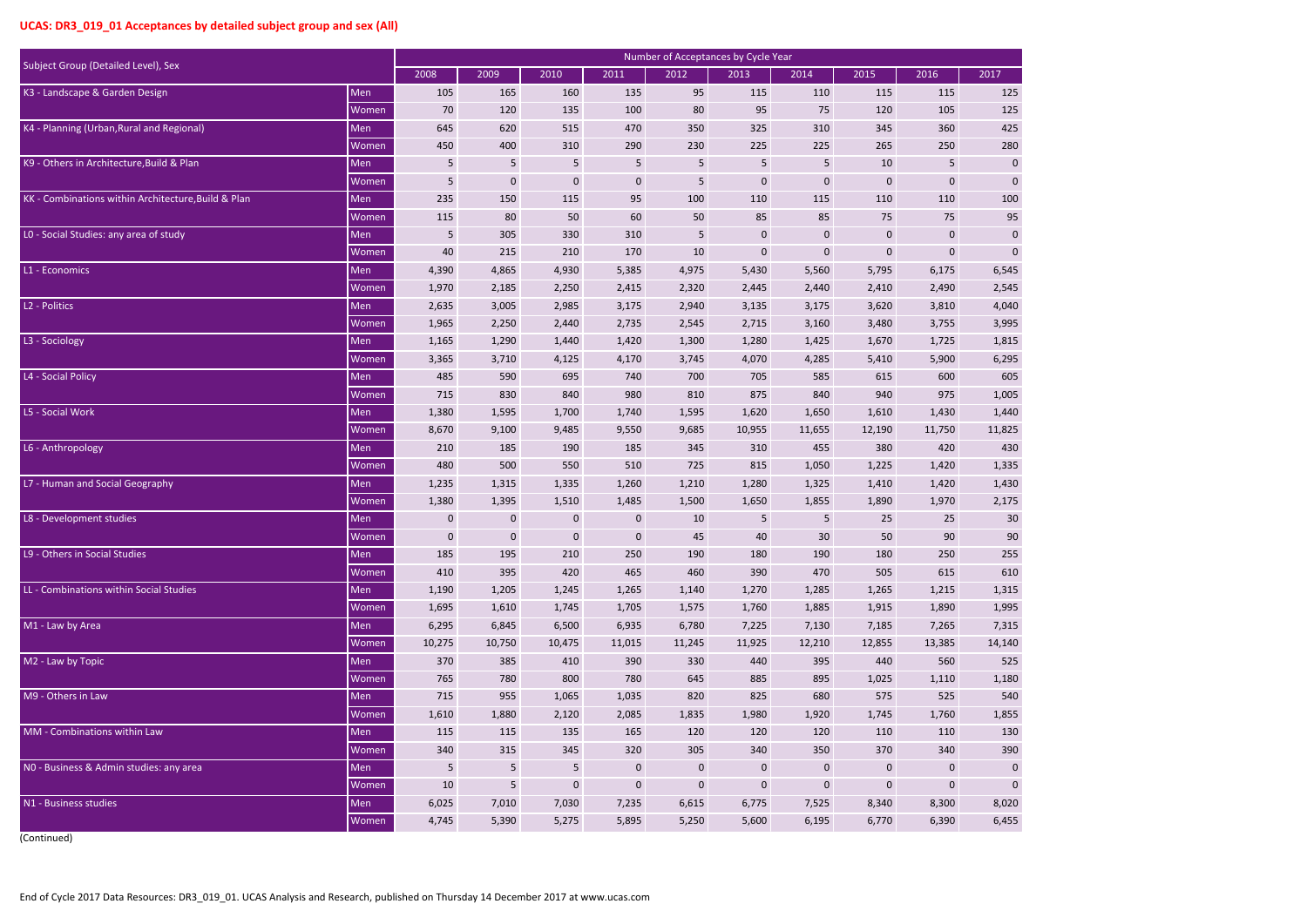| $\overline{)17}$ |
|------------------|
|                  |
| 8,080            |
| 6,335            |
| 1,645            |
| 820              |
| 4,170            |
| 2,985            |
| 2,075            |
| 3,115            |
| 205              |
| 600              |
| 5                |
| 10               |
| 3,055            |
| 5,265            |
| 320              |
| 270              |
| 7,840            |
| 6,575            |
| 90               |
| 85               |
| 60               |
| 280              |
| 4,470            |
| 4,055            |
| 10               |
| 70               |
| 1,480            |
| 1,635            |
| 180              |
| 460              |
| 260              |
| 460              |
| 100              |
| 465              |
| 45               |
| 185              |
| 1,915            |
| 6,895            |
| 10               |
| 10               |
| 25               |
| 75               |

|                                                       |              | Number of Acceptances by Cycle Year |       |                |       |       |                |                |       |       |       |  |  |
|-------------------------------------------------------|--------------|-------------------------------------|-------|----------------|-------|-------|----------------|----------------|-------|-------|-------|--|--|
| Subject Group (Detailed Level), Sex                   |              | 2008                                | 2009  | 2010           | 2011  | 2012  | 2013           | 2014           | 2015  | 2016  | 2017  |  |  |
| N2 - Management studies                               | Men          | 6,440                               | 6,740 | 7,185          | 7,315 | 6,720 | 6,550          | 6,560          | 7,190 | 7,875 | 8,080 |  |  |
|                                                       | Women        | 4,910                               | 5,100 | 5,345          | 5,350 | 5,250 | 5,255          | 5,205          | 5,725 | 6,325 | 6,335 |  |  |
| N3 - Finance                                          | Men          | 890                                 | 860   | 995            | 975   | 1,030 | 1,085          | 1,295          | 1,410 | 1,565 | 1,645 |  |  |
|                                                       | Women        | 560                                 | 475   | 675            | 575   | 570   | 605            | 690            | 735   | 815   | 820   |  |  |
| N4 - Accounting                                       | Men          | 3,335                               | 3,445 | 3,770          | 3,830 | 3,605 | 3,675          | 3,655          | 3,955 | 4,105 | 4,170 |  |  |
|                                                       | Women        | 2,565                               | 2,815 | 3,155          | 3,080 | 2,975 | 2,800          | 2,755          | 3,020 | 2,935 | 2,985 |  |  |
| N5 - Marketing                                        | Men          | 1,580                               | 1,695 | 1,670          | 1,715 | 1,605 | 1,735          | 1,865          | 1,985 | 2,150 | 2,075 |  |  |
|                                                       | Women        | 2,220                               | 2,390 | 2,295          | 2,480 | 2,235 | 2,590          | 2,730          | 2,995 | 3,125 | 3,115 |  |  |
| N6 - Human Resource Management                        | Men          | 205                                 | 210   | 220            | 210   | 190   | 185            | 185            | 195   | 210   | 205   |  |  |
|                                                       | Women        | 535                                 | 485   | 470            | 540   | 505   | 470            | 535            | 550   | 535   | 600   |  |  |
| N7 - Office Skills                                    | Men          | 10                                  | 15    | 20             | 10    | 20    | 20             | 25             | 15    | 10    | 5     |  |  |
|                                                       | Women        | 20                                  | 5     | 20             | 5     | 30    | 40             | 60             | 25    | 5     | 10    |  |  |
| N8 - Hospitality, leisure, sport, tourism & transport | Men          | 2,885                               | 3,060 | 3,070          | 2,815 | 2,465 | 2,580          | 2,950          | 2,965 | 3,105 | 3,055 |  |  |
|                                                       | Women        | 5,840                               | 6,355 | 6,595          | 6,355 | 5,755 | 6,015          | 6,235          | 5,985 | 5,715 | 5,265 |  |  |
| N9 - Others in Business & Admin Studies               | Men          | 280                                 | 325   | 355            | 375   | 305   | 335            | 385            | 360   | 295   | 320   |  |  |
|                                                       | <b>Women</b> | 190                                 | 260   | 285            | 235   | 210   | 295            | 295            | 300   | 265   | 270   |  |  |
| NN - Combinations within Business & Admin Studies     | Men          | 6,425                               | 6,485 | 5,905          | 6,685 | 6,680 | 7,875          | 8,105          | 7,620 | 7,720 | 7,840 |  |  |
|                                                       | Women        | 5,300                               | 5,280 | 4,915          | 5,425 | 5,585 | 6,505          | 6,415          | 6,370 | 6,215 | 6,575 |  |  |
| P1 - Information Services                             | Men          | 75                                  | 75    | 85             | 50    | 55    | 55             | 75             | 85    | 65    | 90    |  |  |
|                                                       | <b>Women</b> | 80                                  | 85    | 75             | 45    | 55    | 55             | 75             | 60    | 55    | 85    |  |  |
| P2 - Publicity studies                                | Men          | 85                                  | 100   | 90             | 110   | 100   | 85             | 100            | 80    | 65    | 60    |  |  |
|                                                       | Women        | 345                                 | 420   | 370            | 450   | 400   | 410            | 405            | 410   | 305   | 280   |  |  |
| P3 - Media studies                                    | Men          | 2,600                               | 2,885 | 2,935          | 3,055 | 2,855 | 3,390          | 3,830          | 3,845 | 4,420 | 4,470 |  |  |
|                                                       | Women        | 2,440                               | 2,670 | 2,650          | 2,915 | 2,650 | 3,200          | 3,460          | 3,700 | 3,940 | 4,055 |  |  |
| P4 - Publishing                                       | Men          | 25                                  | 25    | 35             | 20    | 5     | 10             | 5              | 5     | 5     | 10    |  |  |
|                                                       | Women        | 55                                  | 80    | 85             | 75    | 40    | 40             | 30             | 30    | 65    | 70    |  |  |
| P5 - Journalism                                       | Men          | 1,195                               | 1,355 | 1,510          | 1,640 | 1,390 | 1,480          | 1,510          | 1,505 | 1,515 | 1,480 |  |  |
|                                                       | Women        | 1,195                               | 1,485 | 1,640          | 1,760 | 1,605 | 1,585          | 1,705          | 1,865 | 1,755 | 1,635 |  |  |
| P9 - Others in Mass Comms & Documentation             | Men          | 210                                 | 225   | 155            | 150   | 135   | 170            | 120            | 155   | 165   | 180   |  |  |
|                                                       | Women        | 635                                 | 580   | 475            | 415   | 410   | 440            | 455            | 465   | 505   | 460   |  |  |
| PP - Combinations within Mass Comms & Documentation   | Men          | 475                                 | 415   | 410            | 365   | 285   | 305            | 305            | 255   | 270   | 260   |  |  |
|                                                       | Women        | 800                                 | 625   | 695            | 740   | 610   | 620            | 655            | 585   | 505   | 460   |  |  |
| Q1 - Linguistics                                      | Men          | 100                                 | 140   | 135            | 115   | 135   | 115            | 150            | 115   | 125   | 100   |  |  |
|                                                       | Women        | 310                                 | 370   | 400            | 385   | 395   | 545            | 480            | 470   | 455   | 465   |  |  |
| Q2 - Comparative Literary studies                     | Men          | 30                                  | 45    | 60             | 45    | 30    | 40             | 40             | 35    | 35    | 45    |  |  |
|                                                       | Women        | 90                                  | 135   | 170            | 155   | 110   | 145            | 180            | 175   | 210   | 185   |  |  |
| Q3 - English studies                                  | Men          | 2,495                               | 2,950 | 2,670          | 2,710 | 2,470 | 2,440          | 2,380          | 2,175 | 2,045 | 1,915 |  |  |
|                                                       | Women        | 6,535                               | 7,345 | 7,350          | 7,315 | 7,010 | 7,245          | 7,175          | 7,435 | 7,215 | 6,895 |  |  |
| Q4 - Ancient Language studies                         | Men          | 5                                   | 5     | 5              | 10    | 0     | $\overline{0}$ | 10             | 5     | 5     | 10    |  |  |
|                                                       | Women        | 10                                  | 10    | $\overline{5}$ | 5     | 5     | 10             | $5\phantom{.}$ | 10    | 5     | 10    |  |  |
| Q5 - Celtic studies                                   | Men          | 30                                  | 50    | 40             | 40    | 45    | 40             | 40             | 40    | 25    | 25    |  |  |
|                                                       | Women        | 95                                  | 110   | 120            | 125   | 105   | 95             | 110            | 135   | 75    | 75    |  |  |
|                                                       |              |                                     |       |                |       |       |                |                |       |       |       |  |  |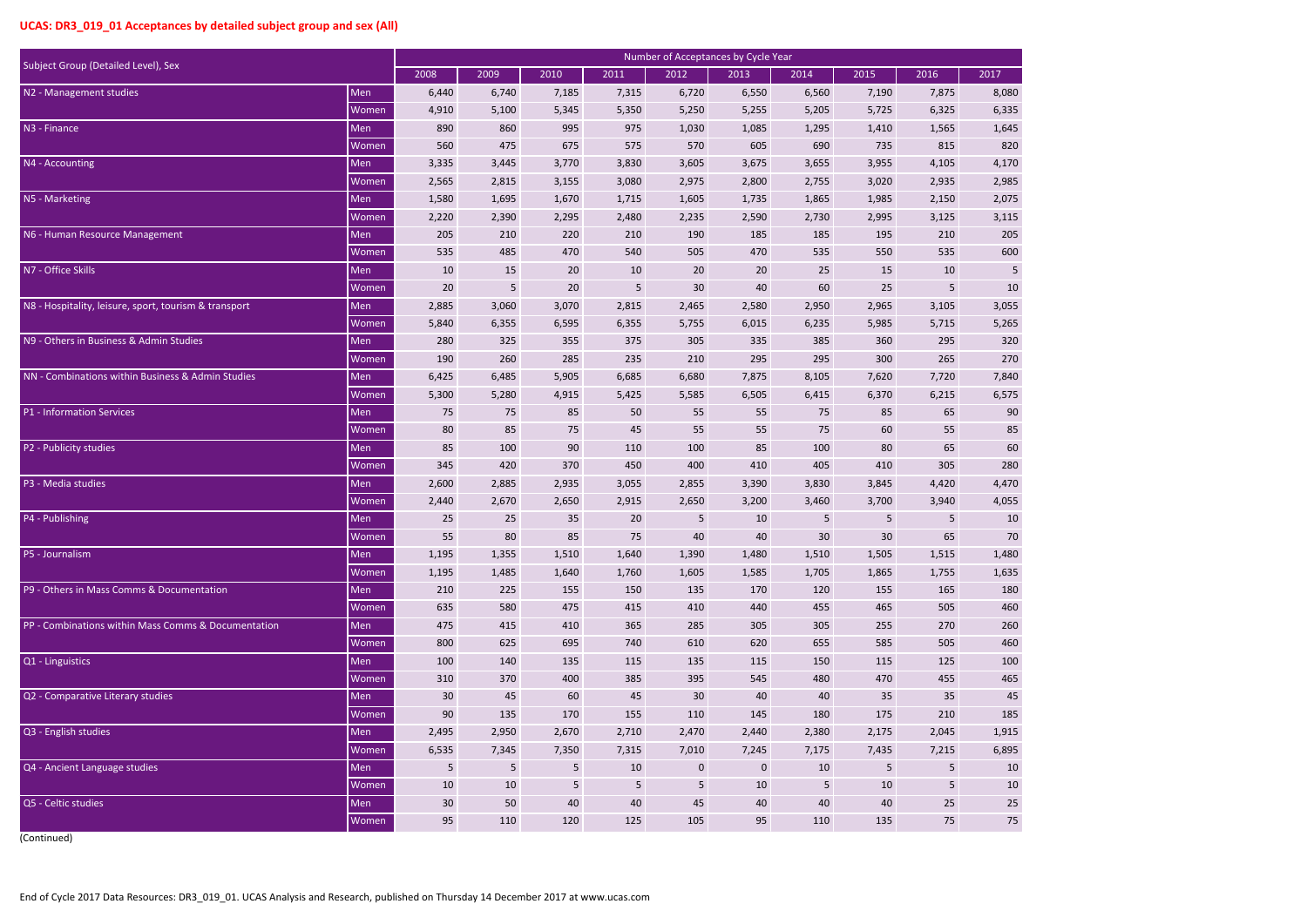| $\overline{17}$ |                |                 |                 |
|-----------------|----------------|-----------------|-----------------|
|                 |                |                 | $\overline{0}$  |
|                 |                |                 | 5               |
|                 |                |                 |                 |
|                 |                |                 | $\overline{0}$  |
|                 |                |                 | 0               |
|                 |                | 450             |                 |
|                 |                | 655             |                 |
|                 |                | 35              |                 |
|                 |                | 110             |                 |
|                 |                | 160             |                 |
|                 |                | 610             |                 |
|                 |                |                 | $\overline{0}$  |
|                 |                |                 | $\overline{0}$  |
|                 |                | 95              |                 |
|                 |                | 60              |                 |
|                 |                | 50              |                 |
|                 |                | 75              |                 |
|                 |                | 15              |                 |
|                 |                | 15              |                 |
|                 |                | 80              |                 |
|                 |                | 15              |                 |
|                 |                |                 | 0               |
|                 |                |                 | 0               |
|                 |                |                 | 5               |
|                 |                |                 | 5               |
|                 |                | 30              |                 |
|                 |                | $\overline{25}$ |                 |
|                 |                |                 | $\overline{10}$ |
|                 |                | 30              |                 |
|                 |                | 430             |                 |
|                 |                | 825             |                 |
|                 |                | 330             |                 |
|                 |                | 920             |                 |
|                 |                | 40              |                 |
|                 |                | 80              |                 |
|                 |                | 75              |                 |
|                 |                | 120             |                 |
|                 |                |                 | 5               |
|                 |                | 20              |                 |
|                 |                | 30              |                 |
|                 | $\overline{1}$ | 35              |                 |
|                 |                |                 | 0               |
|                 |                |                 | 5               |

| Subject Group (Detailed Level), Sex                      |              | Number of Acceptances by Cycle Year |             |                 |                 |             |                 |                 |                  |                 |             |
|----------------------------------------------------------|--------------|-------------------------------------|-------------|-----------------|-----------------|-------------|-----------------|-----------------|------------------|-----------------|-------------|
|                                                          |              | 2008                                | 2009        | 2010            | 2011            | 2012        | 2013            | 2014            | 2015             | 2016            | 2017        |
| Q6 - Latin studies                                       | Men          | 5                                   | 5           | 5               | 5 <sub>5</sub>  | $\pmb{0}$   | 5               | $\pmb{0}$       | $5\phantom{.}$   | $5\phantom{.}$  | $\mathbf 0$ |
|                                                          | <b>Women</b> | 5                                   | 5           | 10              | $5\phantom{.}$  | 10          | 5               | 5               | 10               | 10              | 5           |
| Q7 - Classical Greek studies                             | Men          | $\mathbf 0$                         | $\mathbf 0$ | $\mathbf 0$     | $\mathbf 0$     | $\pmb{0}$   | $\mathbf 0$     | $\mathbf 0$     | $\pmb{0}$        | 5               | $\mathbf 0$ |
|                                                          | Women        | $\pmb{0}$                           | 0           | $\mathbf 0$     | $\mathbf{0}$    | $\pmb{0}$   | $\mathbf 0$     | 0               | $\mathbf 0$      | $\mathbf{0}$    | $\mathbf 0$ |
| Q8 - Classical studies                                   | Men          | 350                                 | 365         | 320             | 325             | 335         | 325             | 400             | 415              | 420             | 450         |
|                                                          | <b>Women</b> | 515                                 | 530         | 550             | 495             | 490         | 525             | 585             | 605              | 655             | 655         |
| Q9 - Others in Linguistics, Classics & related           | Men          | 35                                  | 5           | 20              | 20              | 25          | 25              | 40              | 50               | 55              | 35          |
|                                                          | Women        | 85                                  | 50          | 60              | 70              | 70          | 90              | 130             | 125              | 130             | 110         |
| QQ - Combinations within Linguistics, Classics & related | Men          | 220                                 | 200         | 190             | 205             | 195         | 170             | 170             | 170              | 160             | 160         |
|                                                          | Women        | 715                                 | 545         | 560             | 600             | 590         | 635             | 625             | 605              | 610             | 610         |
| RO - European Langs, Lit & related: any area             | Men          | 45                                  | 30          | 40              | 15              | $\mathbf 0$ | $\bf{0}$        | $\mathbf{0}$    | $\mathbf 0$      | $\mathbf{0}$    | $\mathbf 0$ |
|                                                          | Women        | 80                                  | 65          | 80              | 40              | $\pmb{0}$   | $\mathbf 0$     | $\mathbf 0$     | $\boldsymbol{0}$ | $\mathbf{0}$    | $\mathbf 0$ |
| R1 - French studies                                      | Men          | 180                                 | 205         | 210             | 170             | 160         | 145             | 125             | 115              | 115             | 95          |
|                                                          | Women        | 510                                 | 585         | 530             | 520             | 425         | 385             | 390             | 315              | 275             | 260         |
| R2 - German studies                                      | Men          | 85                                  | 105         | 110             | 105             | 70          | 80              | 75              | 60               | 55              | 50          |
|                                                          | Women        | 155                                 | 180         | 180             | 190             | 130         | 130             | 140             | 115              | 105             | 75          |
| R3 - Italian studies                                     | Men          | 15                                  | 20          | 15              | 10              | 10          | 15              | 10              | 10               | 5               | 15          |
|                                                          | Women        | 55                                  | 55          | 45              | 55              | 35          | 15              | 30 <sup>°</sup> | 15               | 15              | 15          |
| R4 - Spanish studies                                     | Men          | 120                                 | 105         | 115             | 130             | 125         | 125             | 110             | 95               | 95              | 80          |
|                                                          | Women        | 230                                 | 280         | 295             | 340             | 275         | 275             | 205             | 225              | 250             | 215         |
| R5 - Portuguese studies                                  | Men          | $\mathbf 0$                         | $\mathbf 0$ | $\mathbf 0$     | $\mathbf{0}$    | $\pmb{0}$   | $\bf{0}$        | $\mathbf{0}$    | $\mathbf 0$      | $\mathbf{0}$    | $\mathbf 0$ |
|                                                          | Women        | $\mathbf 0$                         | $\mathbf 0$ | $\mathbf 0$     | $\mathbf 0$     | 5           | $\bf{0}$        | $\mathbf 0$     | $\mathbf 0$      | $\mathbf{0}$    | $\mathbf 0$ |
| R6 - Scandinavian studies                                | Men          | 5                                   | 5           | 5               | $5\phantom{.}$  | 5           | 5               | $\mathbf 0$     | $\pmb{0}$        | 5               | 5           |
|                                                          | Women        | 10                                  | 10          | 10              | 10              | 5           | 5               | 10              | $5\phantom{.}$   | 10              | 5           |
| R7 - Russian and East European studies                   | Men          | 35                                  | 45          | 55              | 35              | 35          | 30              | 25              | 25               | 25              | 30          |
|                                                          | Women        | 50                                  | 65          | 45              | 55              | 30          | 25              | 30              | 25               | 20              | 25          |
| R8 - European studies                                    | Men          | 70                                  | 75          | 25              | 30              | 20          | 30 <sup>°</sup> | 40              | 25               | 25              | 10          |
|                                                          | Women        | 150                                 | 170         | 70              | 85              | 65          | 70              | 65              | 80               | 60              | 30          |
| R9 - Others in European Langs, Lit and related           | Men          | 230                                 | 205         | 235             | 325             | 305         | 300             | 320             | 370              | 380             | 430         |
|                                                          | Women        | 625                                 | 595         | 615             | 725             | 710         | 750             | 725             | 925              | 780             | 825         |
| RR - Combinations within European Langs, Lit and related | Men          | 470                                 | 505         | 570             | 460             | 440         | 465             | 425             | 375              | 350             | 330         |
|                                                          | Women        | 1,350                               | 1,310       | 1,425           | 1,275           | 1,215       | 1,160           | 1,065           | 1,035            | 930             | 920         |
| T1 - Chinese studies                                     | Men          | 65                                  | 80          | 90              | 95              | 85          | 85              | 60              | 75               | 60              | 40          |
|                                                          | Women        | 65                                  | 70          | 85              | 110             | 85          | 90              | 80              | 95               | 80              | 80          |
| T2 - Japanese studies                                    | Men          | 85                                  | 95          | 90              | 85              | 55          | 70              | 85              | 115              | 90              | 75          |
|                                                          | Women        | 85                                  | 125         | 135             | 110             | 90          | $90\,$          | 70              | 120              | 125             | 120         |
| T3 - South Asian studies                                 | Men          | 20                                  | 20          | 15              | 20              | 20          | 15              | 35              | 10               | 5               | 5           |
|                                                          | Women        | 25                                  | 25          | $20\,$          | 40              | 25          | 25              | 35              | 15               | 15              | 20          |
| T4 - Other Asian studies                                 | Men          | $\pmb{0}$                           | $\mathbf 0$ | $5\phantom{.0}$ | $5\phantom{.0}$ | $\sqrt{5}$  | 5               | $5\phantom{.0}$ | $20\,$           | 30 <sup>°</sup> | 30          |
|                                                          | Women        | 5                                   | 10          | $10\,$          | 10              | 20          | 35              | 25              | 75               | 90              | 135         |
| T5 - African studies                                     | Men          | $\pmb{0}$                           | 5           | 5               | $5\phantom{.}$  | 5           | $\mathbf{0}$    | 5               | $\mathbf 0$      | $5\phantom{.}$  | $\mathbf 0$ |
|                                                          | Women        | 15                                  | 25          | $20\,$          | 15              | 5           | 10              | 10              | $5\phantom{.0}$  | 5 <sub>5</sub>  | 5           |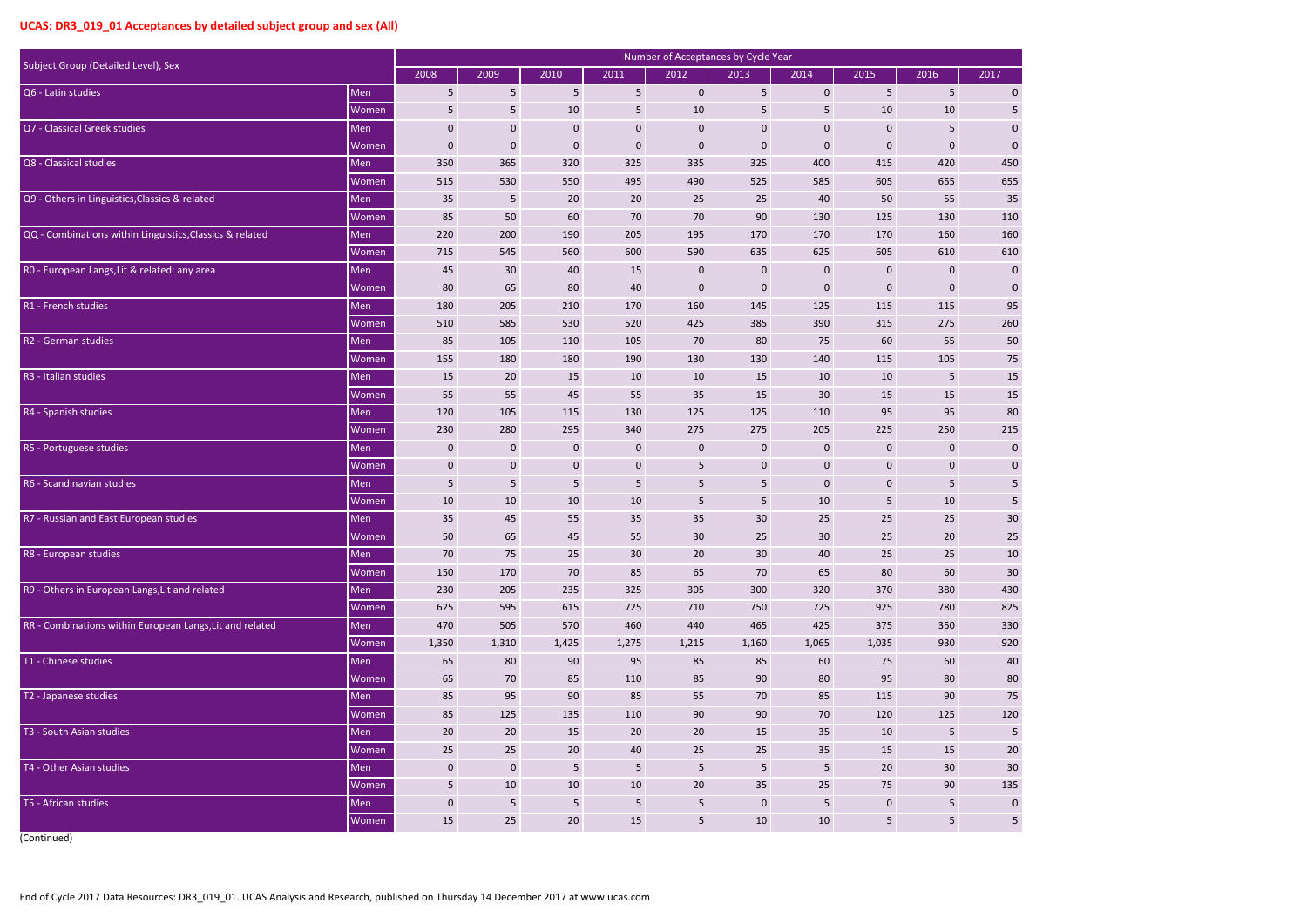| $\overline{1}$ |                |
|----------------|----------------|
|                | 45             |
|                |                |
|                | 55<br>125      |
|                |                |
|                | 205            |
|                | 20             |
|                | 80             |
|                | 20             |
|                | 40             |
| 4,405          |                |
| 4,415          |                |
|                | 65             |
|                | 65             |
|                | 210            |
|                | 845            |
|                | 180            |
|                | 270            |
|                | 885            |
|                | 995            |
|                | 330            |
|                | 675            |
|                | 10             |
|                | 15             |
|                | 30             |
|                | 55             |
|                | 50             |
|                | 750            |
|                | $\overline{0}$ |
|                | 0              |
|                | 960            |
| 3,655          |                |
| 5,915          |                |
| 12,900         |                |
| 5,605          |                |
| 3,545          |                |
| 2,335          |                |
| 5,590          |                |
|                | 140            |
| 1,120          |                |
| 3,480          |                |
| 4,445          |                |
|                | 80             |
|                |                |
|                | 200            |

| Subject Group (Detailed Level), Sex<br>2008<br>2009<br>2010<br>2011<br>2012<br>2013<br>2014<br>2015<br>2016<br>2017<br>T6 - Modern Middle Eastern studies<br>35<br>Men<br>45<br>50<br>55<br>35<br>40<br>50<br>50<br>35<br>45<br>55<br>Women<br>80<br>75<br>80<br>70<br>75<br>70<br>65<br>50<br>65<br>T7 - American studies<br>125<br>Men<br>190<br>205<br>235<br>190<br>170<br>180<br>165<br>200<br>150<br>330<br>290<br>315<br>290<br>290<br>250<br>205<br>Women<br>305<br>285<br>255<br>T9 - Others in non-European Langs, Lit & related<br>Men<br>110<br>75<br>55<br>80<br>50<br>55<br>20<br>30<br>20<br>20<br>80<br>Women<br>330<br>240<br>205<br>190<br>125<br>110<br>55<br>65<br>60<br>TT - Combinations within non-European Langs & related<br>35<br>30<br>20<br>20<br>20<br>30<br>30<br>35<br>25<br>20<br>Men<br>40<br>35<br>20<br>35<br>65<br>40<br>65<br>40<br>40<br>Women<br>65<br>V1 - History by Period<br>4,395<br>4,405<br>Men<br>4,635<br>4,720<br>4,750<br>4,600<br>4,920<br>5,125<br>4,995<br>4,905<br>4,415<br>3,520<br>3,865<br>3,880<br>4,060<br>4,070<br>4,565<br>4,790<br>4,925<br>4,510<br>Women<br>V2 - History by Area<br>Men<br>45<br>60<br>85<br>65<br>45<br>60<br>50<br>80<br>65<br>65<br>Women<br>55<br>55<br>70<br>70<br>50<br>40<br>45<br>60<br>70<br>65<br>265<br>200<br>V3 - History by Topic<br>Men<br>260<br>270<br>245<br>195<br>205<br>230<br>200<br>210<br>1,035<br>980<br>925<br>805<br>865<br>850<br>840<br>845<br>Women<br>1,045<br>1,045<br>Men<br>280<br>270<br>225<br>220<br>170<br>180<br>V4 - Archaeology<br>265<br>225<br>190<br>185<br>245<br>Women<br>270<br>260<br>275<br>285<br>260<br>225<br>270<br>250<br>270<br>V5 - Philosophy<br>920<br>815<br>865<br>885<br>Men<br>775<br>885<br>945<br>810<br>795<br>810<br>590<br>910<br>935<br>995<br>Women<br>715<br>705<br>715<br>620<br>710<br>805<br>V6 - Theology and Religious studies<br>420<br>410<br>400<br>400<br>Men<br>500<br>465<br>480<br>450<br>420<br>330<br>780<br>850<br>660<br>750<br>675<br>850<br>855<br>710<br>695<br>635<br>Women |
|-------------------------------------------------------------------------------------------------------------------------------------------------------------------------------------------------------------------------------------------------------------------------------------------------------------------------------------------------------------------------------------------------------------------------------------------------------------------------------------------------------------------------------------------------------------------------------------------------------------------------------------------------------------------------------------------------------------------------------------------------------------------------------------------------------------------------------------------------------------------------------------------------------------------------------------------------------------------------------------------------------------------------------------------------------------------------------------------------------------------------------------------------------------------------------------------------------------------------------------------------------------------------------------------------------------------------------------------------------------------------------------------------------------------------------------------------------------------------------------------------------------------------------------------------------------------------------------------------------------------------------------------------------------------------------------------------------------------------------------------------------------------------------------------------------------------------------------------------------------------------------------------------------------------------------------------------------------------------------------------------------------------------------------------------------|
|                                                                                                                                                                                                                                                                                                                                                                                                                                                                                                                                                                                                                                                                                                                                                                                                                                                                                                                                                                                                                                                                                                                                                                                                                                                                                                                                                                                                                                                                                                                                                                                                                                                                                                                                                                                                                                                                                                                                                                                                                                                       |
|                                                                                                                                                                                                                                                                                                                                                                                                                                                                                                                                                                                                                                                                                                                                                                                                                                                                                                                                                                                                                                                                                                                                                                                                                                                                                                                                                                                                                                                                                                                                                                                                                                                                                                                                                                                                                                                                                                                                                                                                                                                       |
|                                                                                                                                                                                                                                                                                                                                                                                                                                                                                                                                                                                                                                                                                                                                                                                                                                                                                                                                                                                                                                                                                                                                                                                                                                                                                                                                                                                                                                                                                                                                                                                                                                                                                                                                                                                                                                                                                                                                                                                                                                                       |
|                                                                                                                                                                                                                                                                                                                                                                                                                                                                                                                                                                                                                                                                                                                                                                                                                                                                                                                                                                                                                                                                                                                                                                                                                                                                                                                                                                                                                                                                                                                                                                                                                                                                                                                                                                                                                                                                                                                                                                                                                                                       |
|                                                                                                                                                                                                                                                                                                                                                                                                                                                                                                                                                                                                                                                                                                                                                                                                                                                                                                                                                                                                                                                                                                                                                                                                                                                                                                                                                                                                                                                                                                                                                                                                                                                                                                                                                                                                                                                                                                                                                                                                                                                       |
|                                                                                                                                                                                                                                                                                                                                                                                                                                                                                                                                                                                                                                                                                                                                                                                                                                                                                                                                                                                                                                                                                                                                                                                                                                                                                                                                                                                                                                                                                                                                                                                                                                                                                                                                                                                                                                                                                                                                                                                                                                                       |
|                                                                                                                                                                                                                                                                                                                                                                                                                                                                                                                                                                                                                                                                                                                                                                                                                                                                                                                                                                                                                                                                                                                                                                                                                                                                                                                                                                                                                                                                                                                                                                                                                                                                                                                                                                                                                                                                                                                                                                                                                                                       |
|                                                                                                                                                                                                                                                                                                                                                                                                                                                                                                                                                                                                                                                                                                                                                                                                                                                                                                                                                                                                                                                                                                                                                                                                                                                                                                                                                                                                                                                                                                                                                                                                                                                                                                                                                                                                                                                                                                                                                                                                                                                       |
|                                                                                                                                                                                                                                                                                                                                                                                                                                                                                                                                                                                                                                                                                                                                                                                                                                                                                                                                                                                                                                                                                                                                                                                                                                                                                                                                                                                                                                                                                                                                                                                                                                                                                                                                                                                                                                                                                                                                                                                                                                                       |
|                                                                                                                                                                                                                                                                                                                                                                                                                                                                                                                                                                                                                                                                                                                                                                                                                                                                                                                                                                                                                                                                                                                                                                                                                                                                                                                                                                                                                                                                                                                                                                                                                                                                                                                                                                                                                                                                                                                                                                                                                                                       |
|                                                                                                                                                                                                                                                                                                                                                                                                                                                                                                                                                                                                                                                                                                                                                                                                                                                                                                                                                                                                                                                                                                                                                                                                                                                                                                                                                                                                                                                                                                                                                                                                                                                                                                                                                                                                                                                                                                                                                                                                                                                       |
|                                                                                                                                                                                                                                                                                                                                                                                                                                                                                                                                                                                                                                                                                                                                                                                                                                                                                                                                                                                                                                                                                                                                                                                                                                                                                                                                                                                                                                                                                                                                                                                                                                                                                                                                                                                                                                                                                                                                                                                                                                                       |
|                                                                                                                                                                                                                                                                                                                                                                                                                                                                                                                                                                                                                                                                                                                                                                                                                                                                                                                                                                                                                                                                                                                                                                                                                                                                                                                                                                                                                                                                                                                                                                                                                                                                                                                                                                                                                                                                                                                                                                                                                                                       |
|                                                                                                                                                                                                                                                                                                                                                                                                                                                                                                                                                                                                                                                                                                                                                                                                                                                                                                                                                                                                                                                                                                                                                                                                                                                                                                                                                                                                                                                                                                                                                                                                                                                                                                                                                                                                                                                                                                                                                                                                                                                       |
|                                                                                                                                                                                                                                                                                                                                                                                                                                                                                                                                                                                                                                                                                                                                                                                                                                                                                                                                                                                                                                                                                                                                                                                                                                                                                                                                                                                                                                                                                                                                                                                                                                                                                                                                                                                                                                                                                                                                                                                                                                                       |
|                                                                                                                                                                                                                                                                                                                                                                                                                                                                                                                                                                                                                                                                                                                                                                                                                                                                                                                                                                                                                                                                                                                                                                                                                                                                                                                                                                                                                                                                                                                                                                                                                                                                                                                                                                                                                                                                                                                                                                                                                                                       |
|                                                                                                                                                                                                                                                                                                                                                                                                                                                                                                                                                                                                                                                                                                                                                                                                                                                                                                                                                                                                                                                                                                                                                                                                                                                                                                                                                                                                                                                                                                                                                                                                                                                                                                                                                                                                                                                                                                                                                                                                                                                       |
|                                                                                                                                                                                                                                                                                                                                                                                                                                                                                                                                                                                                                                                                                                                                                                                                                                                                                                                                                                                                                                                                                                                                                                                                                                                                                                                                                                                                                                                                                                                                                                                                                                                                                                                                                                                                                                                                                                                                                                                                                                                       |
|                                                                                                                                                                                                                                                                                                                                                                                                                                                                                                                                                                                                                                                                                                                                                                                                                                                                                                                                                                                                                                                                                                                                                                                                                                                                                                                                                                                                                                                                                                                                                                                                                                                                                                                                                                                                                                                                                                                                                                                                                                                       |
|                                                                                                                                                                                                                                                                                                                                                                                                                                                                                                                                                                                                                                                                                                                                                                                                                                                                                                                                                                                                                                                                                                                                                                                                                                                                                                                                                                                                                                                                                                                                                                                                                                                                                                                                                                                                                                                                                                                                                                                                                                                       |
|                                                                                                                                                                                                                                                                                                                                                                                                                                                                                                                                                                                                                                                                                                                                                                                                                                                                                                                                                                                                                                                                                                                                                                                                                                                                                                                                                                                                                                                                                                                                                                                                                                                                                                                                                                                                                                                                                                                                                                                                                                                       |
| V7 - Heritage studies<br>Men<br>5<br>5<br>$\mathbf 0$<br>$\mathbf{0}$<br>$\bf{0}$<br>$\mathbf 0$<br>$\mathbf 0$<br>5<br>5<br>10                                                                                                                                                                                                                                                                                                                                                                                                                                                                                                                                                                                                                                                                                                                                                                                                                                                                                                                                                                                                                                                                                                                                                                                                                                                                                                                                                                                                                                                                                                                                                                                                                                                                                                                                                                                                                                                                                                                       |
| Women<br>$\pmb{0}$<br>$\mathbf 0$<br>5<br>5<br>10<br>15<br>15<br>$\mathbf{0}$<br>$\mathbf 0$<br>5                                                                                                                                                                                                                                                                                                                                                                                                                                                                                                                                                                                                                                                                                                                                                                                                                                                                                                                                                                                                                                                                                                                                                                                                                                                                                                                                                                                                                                                                                                                                                                                                                                                                                                                                                                                                                                                                                                                                                     |
| V9 - Others in Hist & Philosophical studies<br>65<br>50<br>30<br>45<br>45<br>30<br>40<br>25<br>30<br>20<br>Men                                                                                                                                                                                                                                                                                                                                                                                                                                                                                                                                                                                                                                                                                                                                                                                                                                                                                                                                                                                                                                                                                                                                                                                                                                                                                                                                                                                                                                                                                                                                                                                                                                                                                                                                                                                                                                                                                                                                        |
| 50<br>50<br>40<br>95<br>55<br>95<br>110<br>110<br>85<br>55<br>Women                                                                                                                                                                                                                                                                                                                                                                                                                                                                                                                                                                                                                                                                                                                                                                                                                                                                                                                                                                                                                                                                                                                                                                                                                                                                                                                                                                                                                                                                                                                                                                                                                                                                                                                                                                                                                                                                                                                                                                                   |
| VV - Combinations within Hist & Philosophical studies<br>450<br>Men<br>615<br>620<br>595<br>590<br>505<br>535<br>475<br>410<br>525                                                                                                                                                                                                                                                                                                                                                                                                                                                                                                                                                                                                                                                                                                                                                                                                                                                                                                                                                                                                                                                                                                                                                                                                                                                                                                                                                                                                                                                                                                                                                                                                                                                                                                                                                                                                                                                                                                                    |
| Women<br>805<br>745<br>665<br>690<br>635<br>690<br>700<br>715<br>775<br>750                                                                                                                                                                                                                                                                                                                                                                                                                                                                                                                                                                                                                                                                                                                                                                                                                                                                                                                                                                                                                                                                                                                                                                                                                                                                                                                                                                                                                                                                                                                                                                                                                                                                                                                                                                                                                                                                                                                                                                           |
| W0 - Creative Arts & Design: any area<br>45<br>45<br>45<br>$\pmb{0}$<br>$\pmb{0}$<br>$\pmb{0}$<br>Men<br>45<br>$\mathbf 0$<br>0                                                                                                                                                                                                                                                                                                                                                                                                                                                                                                                                                                                                                                                                                                                                                                                                                                                                                                                                                                                                                                                                                                                                                                                                                                                                                                                                                                                                                                                                                                                                                                                                                                                                                                                                                                                                                                                                                                                       |
| 85<br>$\boldsymbol{0}$<br>Women<br>95<br>95<br>$\mathbf 0$<br>$\mathbf 0$<br>$\pmb{0}$<br>70<br>$\mathbf 0$                                                                                                                                                                                                                                                                                                                                                                                                                                                                                                                                                                                                                                                                                                                                                                                                                                                                                                                                                                                                                                                                                                                                                                                                                                                                                                                                                                                                                                                                                                                                                                                                                                                                                                                                                                                                                                                                                                                                           |
| W1 - Fine Art<br>995<br>960<br>Men<br>1,365<br>1,345<br>1,300<br>1,380<br>1,095<br>1,205<br>1,145<br>1,115                                                                                                                                                                                                                                                                                                                                                                                                                                                                                                                                                                                                                                                                                                                                                                                                                                                                                                                                                                                                                                                                                                                                                                                                                                                                                                                                                                                                                                                                                                                                                                                                                                                                                                                                                                                                                                                                                                                                            |
| 3,455<br>3,655<br>3,630<br>3,605<br>3,630<br>3,155<br>3,385<br>3,575<br>3,690<br>3,615<br>Women                                                                                                                                                                                                                                                                                                                                                                                                                                                                                                                                                                                                                                                                                                                                                                                                                                                                                                                                                                                                                                                                                                                                                                                                                                                                                                                                                                                                                                                                                                                                                                                                                                                                                                                                                                                                                                                                                                                                                       |
| W2 - Design studies<br>Men<br>6,475<br>6,670<br>6,105<br>5,915<br>6,870<br>6,460<br>5,790<br>5,945<br>6,280<br>6,065                                                                                                                                                                                                                                                                                                                                                                                                                                                                                                                                                                                                                                                                                                                                                                                                                                                                                                                                                                                                                                                                                                                                                                                                                                                                                                                                                                                                                                                                                                                                                                                                                                                                                                                                                                                                                                                                                                                                  |
| 12,900<br><b>Women</b><br>11,300<br>12,235<br>12,910<br>11,535<br>12,745<br>13,325<br>13,145<br>12,120<br>12,005                                                                                                                                                                                                                                                                                                                                                                                                                                                                                                                                                                                                                                                                                                                                                                                                                                                                                                                                                                                                                                                                                                                                                                                                                                                                                                                                                                                                                                                                                                                                                                                                                                                                                                                                                                                                                                                                                                                                      |
| W3 - Music<br>5,605<br>Men<br>3,440<br>3,595<br>5,455<br>6,090<br>6,205<br>3,550<br>3,780<br>3,695<br>5,585                                                                                                                                                                                                                                                                                                                                                                                                                                                                                                                                                                                                                                                                                                                                                                                                                                                                                                                                                                                                                                                                                                                                                                                                                                                                                                                                                                                                                                                                                                                                                                                                                                                                                                                                                                                                                                                                                                                                           |
| 3,545<br><b>Women</b><br>1,690<br>1,770<br>1,870<br>1,950<br>1,900<br>2,710<br>2,965<br>3,285<br>3,620                                                                                                                                                                                                                                                                                                                                                                                                                                                                                                                                                                                                                                                                                                                                                                                                                                                                                                                                                                                                                                                                                                                                                                                                                                                                                                                                                                                                                                                                                                                                                                                                                                                                                                                                                                                                                                                                                                                                                |
| W4 - Drama<br>2,335<br>Men<br>2,040<br>2,165<br>2,250<br>2,130<br>2,135<br>2,360<br>2,380<br>2,385<br>2,465                                                                                                                                                                                                                                                                                                                                                                                                                                                                                                                                                                                                                                                                                                                                                                                                                                                                                                                                                                                                                                                                                                                                                                                                                                                                                                                                                                                                                                                                                                                                                                                                                                                                                                                                                                                                                                                                                                                                           |
| 5,590<br>Women<br>4,840<br>5,240<br>5,295<br>5,260<br>5,005<br>5,390<br>5,790<br>5,885<br>5,545                                                                                                                                                                                                                                                                                                                                                                                                                                                                                                                                                                                                                                                                                                                                                                                                                                                                                                                                                                                                                                                                                                                                                                                                                                                                                                                                                                                                                                                                                                                                                                                                                                                                                                                                                                                                                                                                                                                                                       |
| W5 - Dance<br>80<br>95<br>115<br>155<br>140<br>Men<br>130<br>125<br>145<br>155<br>145                                                                                                                                                                                                                                                                                                                                                                                                                                                                                                                                                                                                                                                                                                                                                                                                                                                                                                                                                                                                                                                                                                                                                                                                                                                                                                                                                                                                                                                                                                                                                                                                                                                                                                                                                                                                                                                                                                                                                                 |
| 1,120<br>Women<br>1,060<br>1,255<br>1,300<br>1,430<br>1,320<br>1,205<br>1,210<br>1,240<br>1,265                                                                                                                                                                                                                                                                                                                                                                                                                                                                                                                                                                                                                                                                                                                                                                                                                                                                                                                                                                                                                                                                                                                                                                                                                                                                                                                                                                                                                                                                                                                                                                                                                                                                                                                                                                                                                                                                                                                                                       |
| W6 - Cinematics and Photography<br>3,480<br>Men<br>3,660<br>4,075<br>3,800<br>3,685<br>3,335<br>3,495<br>3,360<br>3,225<br>3,500                                                                                                                                                                                                                                                                                                                                                                                                                                                                                                                                                                                                                                                                                                                                                                                                                                                                                                                                                                                                                                                                                                                                                                                                                                                                                                                                                                                                                                                                                                                                                                                                                                                                                                                                                                                                                                                                                                                      |
| 4,445<br>3,290<br>3,665<br>3,870<br>3,905<br>3,925<br>4,475<br>4,385<br>Women<br>4,190<br>3,985                                                                                                                                                                                                                                                                                                                                                                                                                                                                                                                                                                                                                                                                                                                                                                                                                                                                                                                                                                                                                                                                                                                                                                                                                                                                                                                                                                                                                                                                                                                                                                                                                                                                                                                                                                                                                                                                                                                                                       |
| W7 - Crafts<br>Men<br>100<br>95<br>90<br>65<br>90<br>75<br>80<br>100<br>75<br>75                                                                                                                                                                                                                                                                                                                                                                                                                                                                                                                                                                                                                                                                                                                                                                                                                                                                                                                                                                                                                                                                                                                                                                                                                                                                                                                                                                                                                                                                                                                                                                                                                                                                                                                                                                                                                                                                                                                                                                      |
| 610<br>595<br>530<br>335<br>260<br>200<br>Women<br>540<br>355<br>315<br>320                                                                                                                                                                                                                                                                                                                                                                                                                                                                                                                                                                                                                                                                                                                                                                                                                                                                                                                                                                                                                                                                                                                                                                                                                                                                                                                                                                                                                                                                                                                                                                                                                                                                                                                                                                                                                                                                                                                                                                           |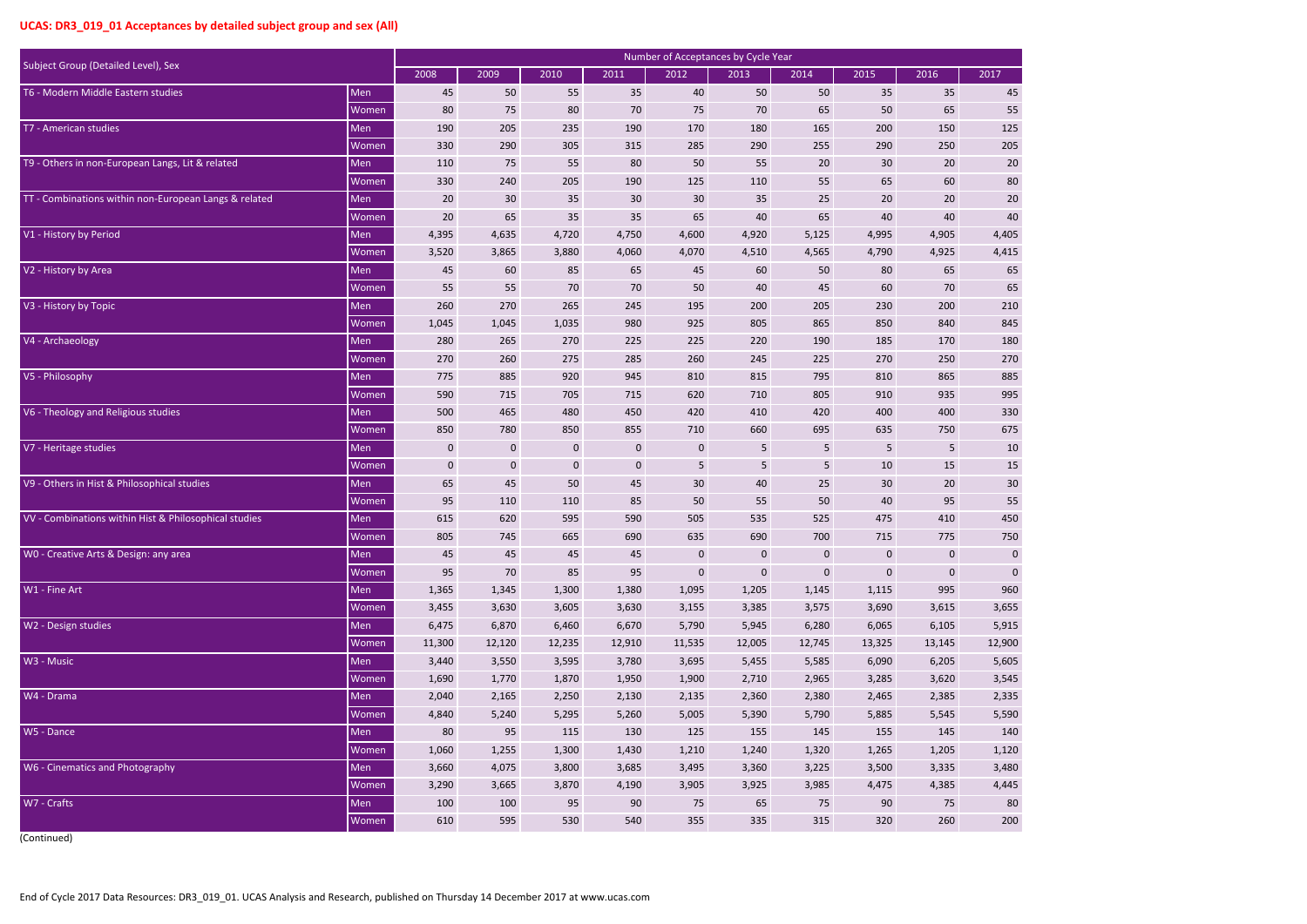| $\overline{)1}$ |       |
|-----------------|-------|
|                 |       |
|                 | 325   |
|                 | 565   |
|                 | 200   |
|                 | 485   |
|                 | 485   |
|                 | 1,280 |
|                 | 1,585 |
|                 | 7,180 |
|                 | 5     |
|                 | 50    |
|                 | 1,070 |
|                 | 9,325 |
|                 | 40    |
|                 | 200   |
|                 | 45    |
|                 | 380   |
|                 | 615   |
|                 | 215   |
|                 | 165   |
|                 | 105   |
|                 | 200   |
|                 | 60    |
|                 | 265   |
|                 | 985   |
|                 | 495   |
|                 | 4,130 |
|                 | 975   |
|                 | 2,000 |
|                 | 240   |
|                 | 415   |
|                 | 505   |
|                 | 420   |
|                 | 1,450 |
|                 | 1,170 |
|                 | 745   |
|                 | 245   |
|                 |       |
|                 | 1,440 |
|                 | 1,515 |
|                 | 1,410 |
|                 | 3,130 |
|                 | 855   |
|                 | 315   |

| Subject Group (Detailed Level), Sex                            |              | Number of Acceptances by Cycle Year |       |       |       |       |       |       |       |       |       |
|----------------------------------------------------------------|--------------|-------------------------------------|-------|-------|-------|-------|-------|-------|-------|-------|-------|
|                                                                |              | 2008                                | 2009  | 2010  | 2011  | 2012  | 2013  | 2014  | 2015  | 2016  | 2017  |
| W8 - Imaginative Writing                                       | Men          | 290                                 | 380   | 350   | 370   | 300   | 350   | 360   | 315   | 335   | 325   |
|                                                                | Women        | 280                                 | 425   | 420   | 435   | 365   | 445   | 495   | 515   | 480   | 565   |
| W9 - Others in Creative Arts and Design                        | Men          | 185                                 | 240   | 205   | 225   | 200   | 215   | 170   | 210   | 225   | 200   |
|                                                                | Women        | 415                                 | 505   | 520   | 520   | 510   | 510   | 435   | 470   | 510   | 485   |
| WW - Combinations within Creative Arts and Design              | Men          | 1,205                               | 1,250 | 1,125 | 1,090 | 890   | 830   | 730   | 625   | 560   | 485   |
|                                                                | Women        | 2,740                               | 2,820 | 2,485 | 2,505 | 1,995 | 1,765 | 1,605 | 1,575 | 1,355 | 1,280 |
| X1 - Training Teachers                                         | Men          | 940                                 | 1,235 | 1,275 | 1,205 | 1,275 | 1,230 | 1,290 | 1,730 | 1,800 | 1,585 |
|                                                                | Women        | 6,335                               | 6,700 | 6,245 | 6,055 | 6,275 | 5,695 | 5,925 | 7,360 | 7,430 | 7,180 |
| X2 - Research and Study Skills in Education                    | Men          | $\mathbf 0$                         | 5     | 10    | 15    | 5     | 30    | 10    | 10    | 5     | 5     |
|                                                                | Women        | 35                                  | 45    | 90    | 90    | 65    | 75    | 85    | 75    | 25    | 50    |
| X3 - Academic studies in Education                             | Men          | 720                                 | 805   | 970   | 1,065 | 1,075 | 1,180 | 1,210 | 1,165 | 1,015 | 1,070 |
|                                                                | Women        | 5,955                               | 6,405 | 7,025 | 7,750 | 7,460 | 8,810 | 9,015 | 9,160 | 9,155 | 9,325 |
| X9 - Others in Education                                       | Men          | 50                                  | 75    | 65    | 75    | 50    | 65    | 85    | 65    | 40    | 40    |
|                                                                | Women        | 210                                 | 235   | 130   | 110   | 115   | 155   | 225   | 220   | 195   | 200   |
| XX - Combinations within Education                             | Men          | 50                                  | 100   | 100   | 120   | 125   | 70    | 80    | 70    | 65    | 45    |
|                                                                | Women        | 375                                 | 440   | 425   | 480   | 460   | 545   | 505   | 580   | 435   | 380   |
| Y Combs of arts/humanities                                     | Men          | 1,710                               | 1,655 | 1,585 | 1,515 | 1,235 | 1,095 | 1,005 | 760   | 760   | 615   |
|                                                                | Women        | 2,655                               | 2,510 | 2,370 | 2,360 | 1,960 | 1,740 | 1,750 | 1,475 | 1,395 | 1,215 |
| Y Combs of engin/tech/building studies                         | Men          | 205                                 | 160   | 150   | 150   | 180   | 160   | 170   | 125   | 125   | 165   |
|                                                                | Women        | 80                                  | 55    | 40    | 45    | 50    | 45    | 60    | 55    | 65    | 105   |
| Y Combs of engineering/technology                              | Men          | 245                                 | 305   | 260   | 270   | 260   | 260   | 260   | 210   | 225   | 200   |
|                                                                | <b>Women</b> | 50                                  | 60    | 50    | 55    | 45    | 55    | 60    | 50    | 50    | 60    |
| Y Combs of languages                                           | Men          | 485                                 | 390   | 440   | 395   | 310   | 355   | 325   | 315   | 270   | 265   |
|                                                                | Women        | 1,310                               | 1,185 | 1,210 | 1,200 | 1,120 | 1,060 | 1,075 | 1,065 | 1,000 | 985   |
| Y Combs of languages with arts/humanities                      | Men          | 2,515                               | 2,395 | 2,320 | 2,260 | 1,905 | 1,935 | 1,755 | 1,735 | 1,580 | 1,495 |
|                                                                | Women        | 6,120                               | 5,470 | 5,345 | 5,115 | 4,625 | 4,740 | 4,660 | 4,605 | 4,355 | 4,130 |
| Y Combs of med/bio/agric sciences                              | Men          | 1,200                               | 1,395 | 1,550 | 1,600 | 1,530 | 1,625 | 1,595 | 1,335 | 1,140 | 975   |
|                                                                | Women        | 2,055                               | 2,045 | 2,215 | 2,405 | 2,360 | 2,520 | 2,395 | 2,410 | 2,280 | 2,000 |
| Y Combs of med/bio/agric sciences with phys/math/comp sciences | Men          | 740                                 | 710   | 710   | 735   | 590   | 620   | 540   | 435   | 310   | 240   |
|                                                                | <b>Women</b> | 1,020                               | 850   | 805   | 935   | 760   | 680   | 680   | 515   | 415   | 415   |
| Y Combs of phys/math science with arts/humanities/languages    | Men          | 1,765                               | 1,715 | 1,795 | 1,650 | 1,270 | 1,225 | 945   | 725   | 565   | 505   |
|                                                                | Women        | 1,145                               | 960   | 1,005 | 880   | 710   | 705   | 655   | 470   | 465   | 420   |
| Y Combs of phys/math science with social studies/bus/law       | Men          | 2,925                               | 2,350 | 2,120 | 1,915 | 1,640 | 1,725 | 1,805 | 1,415 | 1,405 | 1,450 |
|                                                                | Women        | 2,145                               | 1,755 | 1,605 | 1,380 | 1,350 | 1,410 | 1,395 | 1,280 | 1,165 | 1,170 |
| Y Combs of phys/math/comp sciences                             | Men          | 930                                 | 865   | 865   | 830   | 740   | 780   | 795   | 770   | 735   | 745   |
|                                                                | Women        | 330                                 | 275   | 305   | 280   | 235   | 215   | 245   | 265   | 220   | 245   |
| Y Combs of science/engineering with arts/humanities/languages  | Men          | 4,330                               | 4,580 | 4,865 | 5,070 | 4,380 | 4,025 | 3,155 | 2,220 | 1,835 | 1,440 |
|                                                                | Women        | 3,720                               | 3,520 | 3,540 | 3,545 | 2,880 | 2,695 | 2,240 | 1,925 | 1,730 | 1,515 |
| Y Combs of science/engineering with social studies/bus/law     | Men          | 3,260                               | 2,545 | 2,465 | 2,385 | 2,010 | 2,135 | 1,770 | 1,725 | 1,450 | 1,410 |
|                                                                | Women        | 4,875                               | 4,120 | 3,860 | 3,595 | 3,290 | 3,485 | 3,225 | 3,425 | 3,410 | 3,130 |
| Y Combs of sciences with engineering/technology                | Men          | 1,430                               | 1,265 | 1,210 | 1,165 | 1,060 | 1,055 | 1,115 | 910   | 910   | 855   |
|                                                                | Women        | 420                                 | 385   | 415   | 390   | 360   | 360   | 375   | 325   | 345   | 315   |